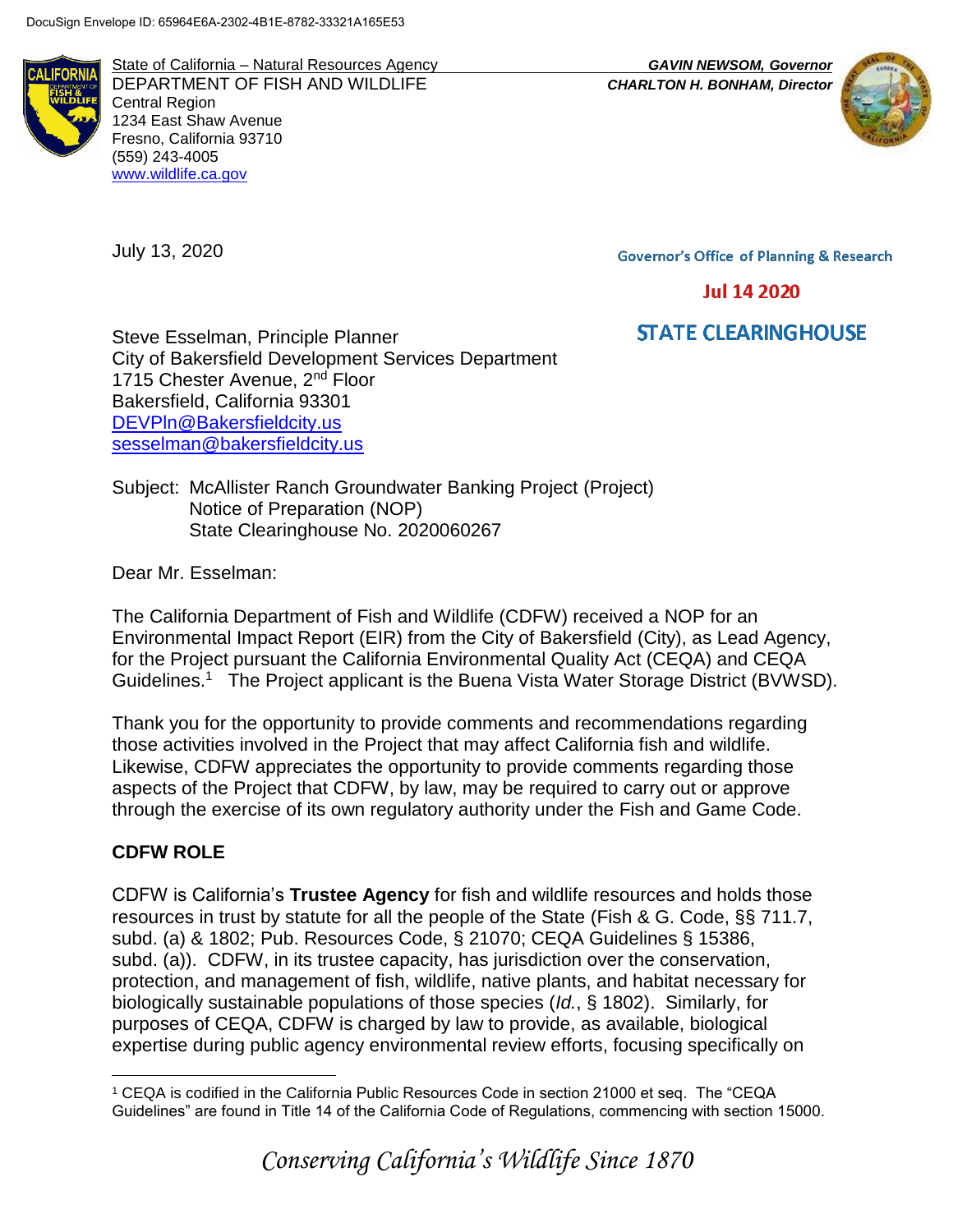projects and related activities that have the potential to adversely affect fish and wildlife resources.

CDFW is also submitting comments as a **Responsible Agency** under CEQA (Pub. Resources Code, § 21069; CEQA Guidelines, § 15381). CDFW expects that it may need to exercise regulatory authority as provided by the Fish and Game Code. As proposed, for example, the Project may be subject to CDFW's lake and streambed alteration regulatory authority (Fish & G. Code, § 1600 et seq.). Likewise, to the extent implementation of the Project as proposed may result in "take" as defined by State law of any species protected under the California Endangered Species Act (CESA) (Fish & G. Code, § 2050 et seq.), related authorization as provided by the Fish and Game Code will be required.

CDFW has jurisdiction over fully protected species of birds, mammals, amphibians and reptiles, and fish, pursuant to Fish and Game Code sections 3511, 4700, 5050, and 5515. Take of any fully protected species is prohibited and CDFW cannot authorize their incidental take.

The use of unallocated stream flows is subject to appropriation and approval by the State Water Resources Control Board (SWRCB) pursuant to Water Code section 1225. CDFW, as Trustee Agency, is consulted by the SWRCB during the water rights process to provide terms and conditions designed to protect fish and wildlife prior to appropriation of the State's water resources. Certain fish and wildlife are reliant upon aquatic ecosystems, which in turn are reliant upon adequate flows of water. CDFW therefore has a material interest in assuring that adequate water flows within streams for the protection, maintenance, and proper stewardship of those resources. CDFW provides, as available, biological expertise to review and comment on environmental documents and impacts arising from project activities.

## **PROJECT DESCRIPTION SUMMARY**

**Proponent:** The Project applicant is BVWSD, and the City is the Lead Agency for the purpose of CEQA.

## **Objective:**

The primary Project objective is the beneficial management of water resources to provide a reliable, affordable, economically viable, and usable water supply through the efficient conveyance, recharge, recovery, storage, delivery, and distribution of available water supplies under the direction of the Project applicant, BVWSD. The Project will make use of the Project site to recharge, recover, and store the water supplies in a manner that is consistent with the goals and objectives of the Kern River Groundwater Sustainability Agency's (KRGSA's) Groundwater Sustainability Plan (GSP).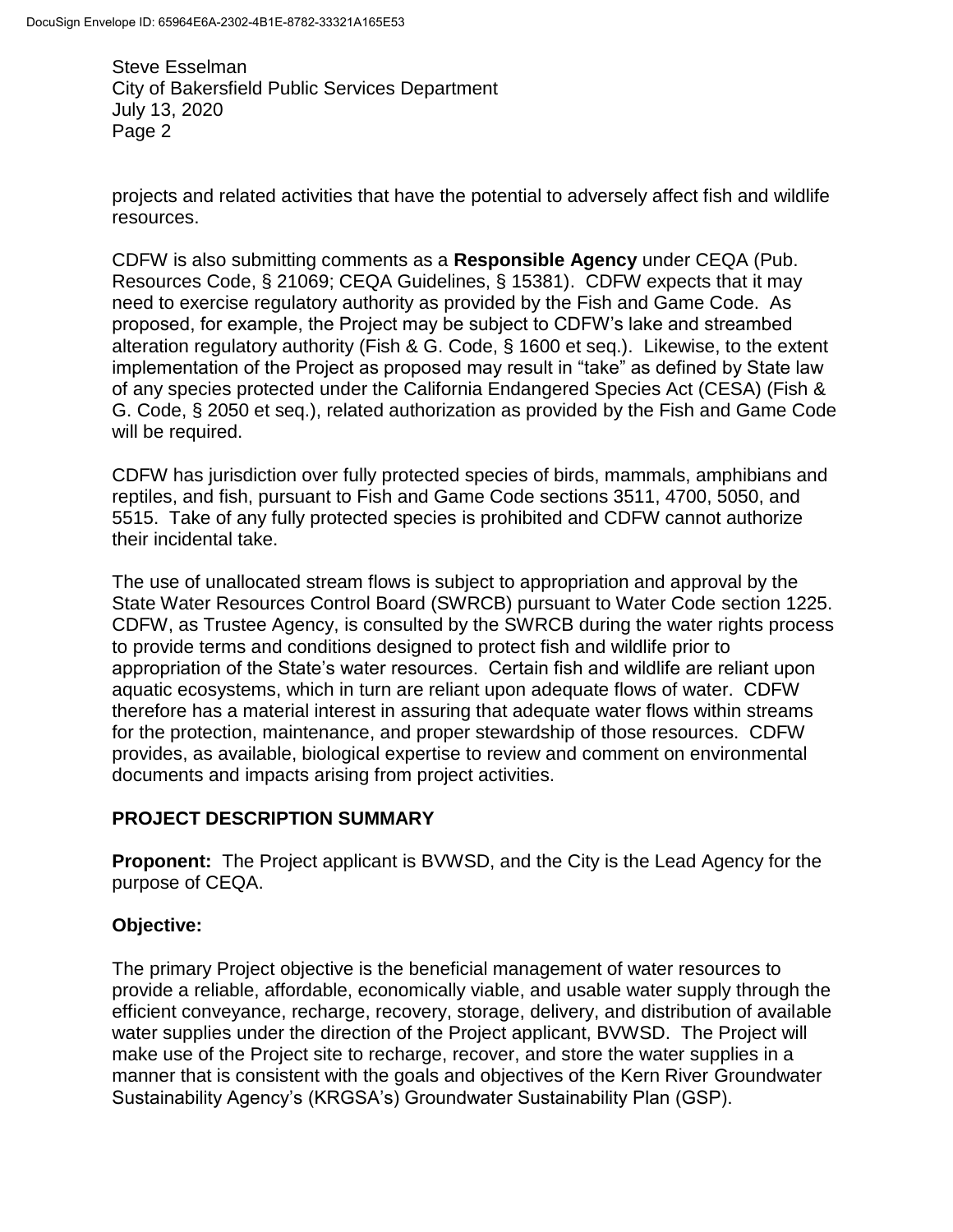**Project Description:** The Project is the construction and operation of a groundwater recharge and recovery facility on approximately 2,072 acres of undeveloped land, commonly known as McAllister Ranch in western Bakersfield. The Project applicant and proponent is the Buena Vista Water Storage District (BVWSD). The Project would include and involve the following actions:

1. Specific Plan Amendment/General Plan Amendment (SPA-GPA) to:

a. Rescind the *McAllister Ranch Specific Plan*, including all goals, policies, and implementation measures;

b. Amend the Land Use Element of the *Metropolitan Bakersfield General Plan*  (MBGP) to change the designation of the property from SR (Suburban Residential), LR (Low Density Residential), LMR (Low Medium Density Residential), HMR (High Medium Density Residential), HR (High Density Residential), and GC (General Commercial) to R-EA (Resource – Extensive Agriculture);

c. Amend the Circulation Element of the MBGP to remove all McAllister Ranch interior street alignments approved by Resolution 094-07, including McAllister Drive, Canfield Parkway, Old Settler Road, Stetson Way, Erikson Drive, Marino Parkway, Conestoga Way, and any other unnamed local streets within the Plan boundary with no other changes to Circulation for Panama Lane, the West Beltway, or South Allen Road; and

d. Amend the Housing Element of the MBGP to remove the housing units approved with the *McAllister Ranch Specific Plan* from the City's Vacant Land Inventory.

- 2. Zone Change (ZC) for the property from R-1 (One Family Dwelling), E (Estate), R-2/PUD (Limited Multiple Family Dwelling/Planned Unit Development), R-3/PUD (Multiple Family Dwelling/Planned Unit Development), C-1/PCD (Neighborhood Commercial/Precise Commercial Development), CC-/PCD-PE (Commercial Center/Precise Commercial Development-Petroleum Extraction Combining) and DI (Drill Island) to A-WR (Agriculture-Water Recharge Combining); and
- 3. Design, construction, and operation of a water banking facility (recharge, storage, and recovery) on the property, including water conveyance to and from the property and spreading and recovery facilities onsite at the property.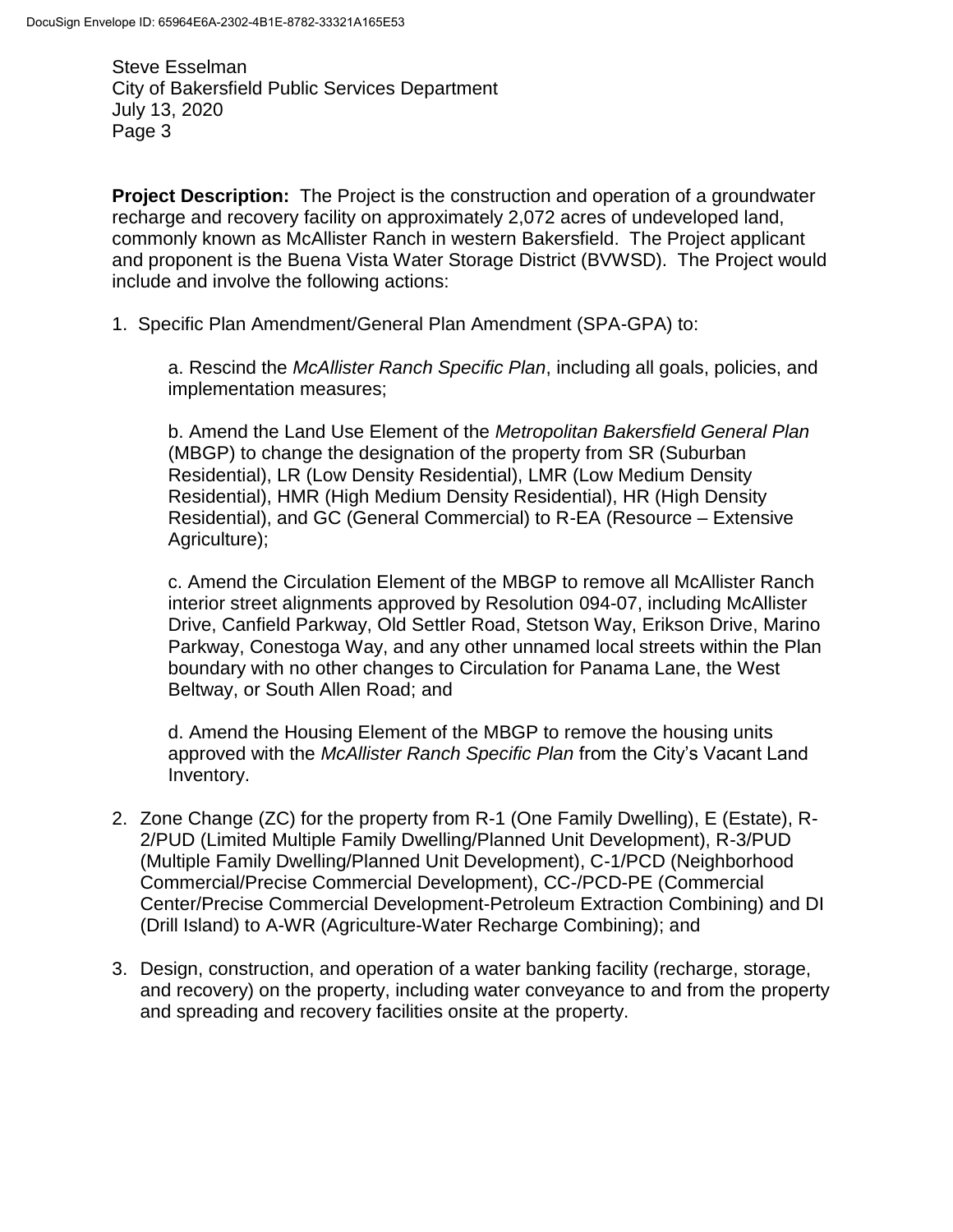## **Project Construction:**

**On-site Storage Facilities:** 

- Clearing and grading areas proposed for shallow percolation ponds;
- Excavating and constructing percolation ponds;
- Constructing levees, about three to six feet in height, with a top width of approximately 16 feet;
- Constructing seven inter-basin flow control structures (for water transfers between ponds onsite);
- Constructing up to eight groundwater monitoring wells; and
- Constructing percolation pond turnouts, with capacities ranging from about five to 50 cubic feet per second.

## On-site Recovery Facilities to the Project will include up to 14 groundwater recovery wells, with:

- Drilling and developing four to 12 new groundwater recovery wells;
- Using two to six existing groundwater recovery wells that are currently on the property; and
- Constructing approximately 41,000 linear feet of well collector pipeline ranging in diameter from 15 to 72 inches.

## Off-site Water Conveyance Facilities to the Project:

- Use of existing or constructing new head gate(s) at the City's 2800 Acre groundwater facility; and
- Constructing pipelines, culverts, and appurtenant facilities to transport water from the City's 2800 Acre groundwater facility to the Project site (with up to three locations).

## Off-site Water Conveyance Facilities from the Project: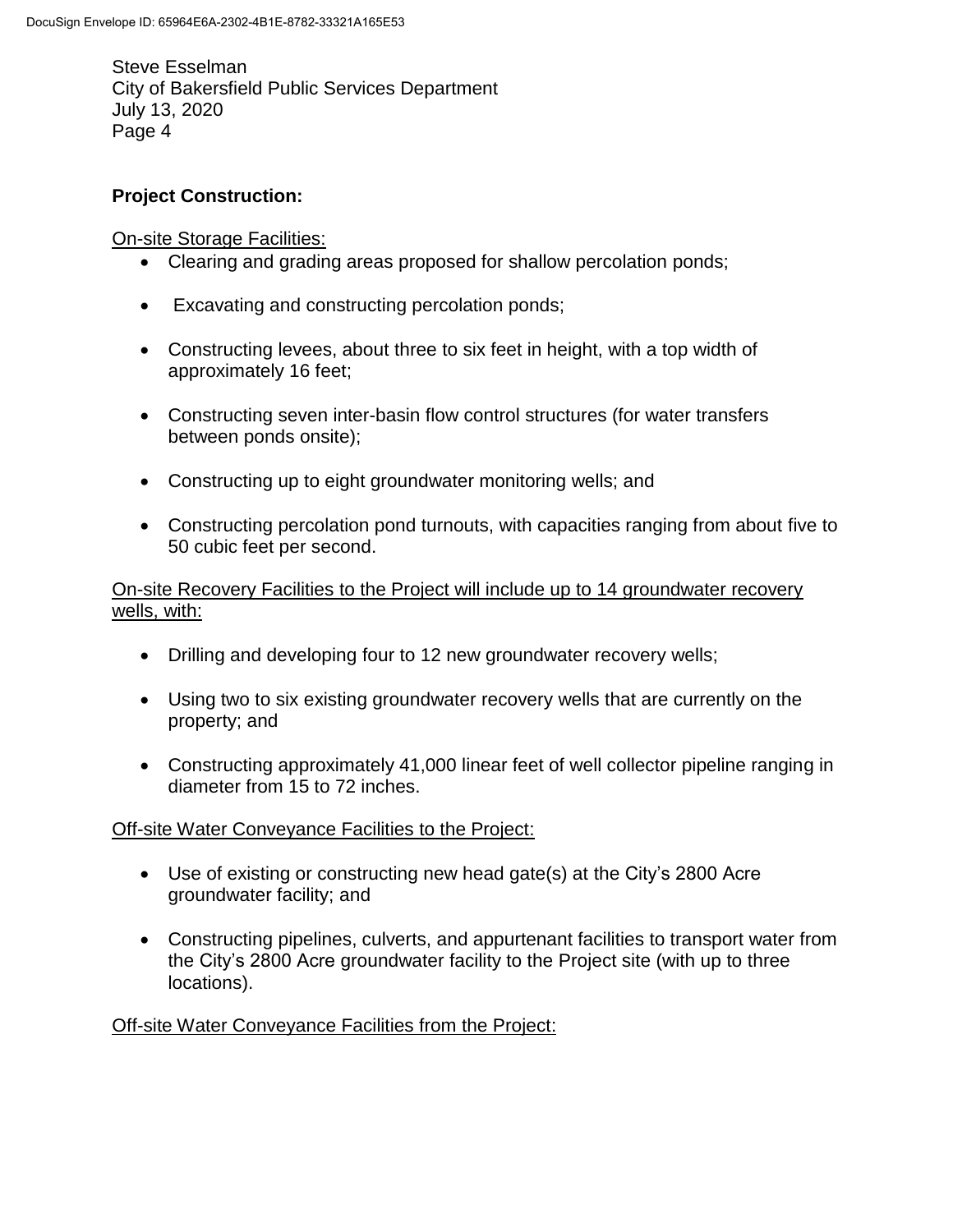Recovered and stored groundwater could be discharged into various existing nearby canals for the purpose of water conveyance. This may require constructing pipe supports, diffusers, or other hardware features.

### **Water Sources**

Water supply for the Project would be provided from various sources including the Kern River, State Water Project water, and other federal, state, and local supplies through transfer, balanced and unbalanced exchange agreements, purchase or temporary transfers, or other means available.

## **Project Operation**

Project operation will include storing water in underground aquifers for later recovery. Upwards of 150,000 acre-feet (AF) of water could be stored by the Project during any given year and up to 56,000 AF of water could be extracted in a single year. Project operation would also include the following:

- Conveyance of water to percolation ponds on the property from the City's 2800 Acre groundwater facility or other existing canals in the vicinity of the Project;
- Percolation and storage of water in the groundwater aquifer via the proposed percolation ponds;
- Operational exchanges of water with other entities to optimize project operations;
- Recovery of stored water from the groundwater aquifer via operation of groundwater recovery wells, including any combination of on-site and off-site recovery facilities;
- Monitoring groundwater levels and groundwater quality in the area; and
- Conveyance and distribution of water off property by way of existing canals.

**Location:** The property is located approximately 14 miles southwest of downtown Bakersfield, Kern County, California within Sections 16, 21, 22, and 23, Township 30 South, Range 26 East, Mount Diablo Base & Meridian (MDB&M). The property is located on the Kern River alluvial fan.

**Timeframe:** Unspecified

## **COMMENTS AND RECOMMENDATIONS**

CDFW offers the comments and recommendations below to assist the City in adequately identifying and/or mitigating the Project's significant, or potentially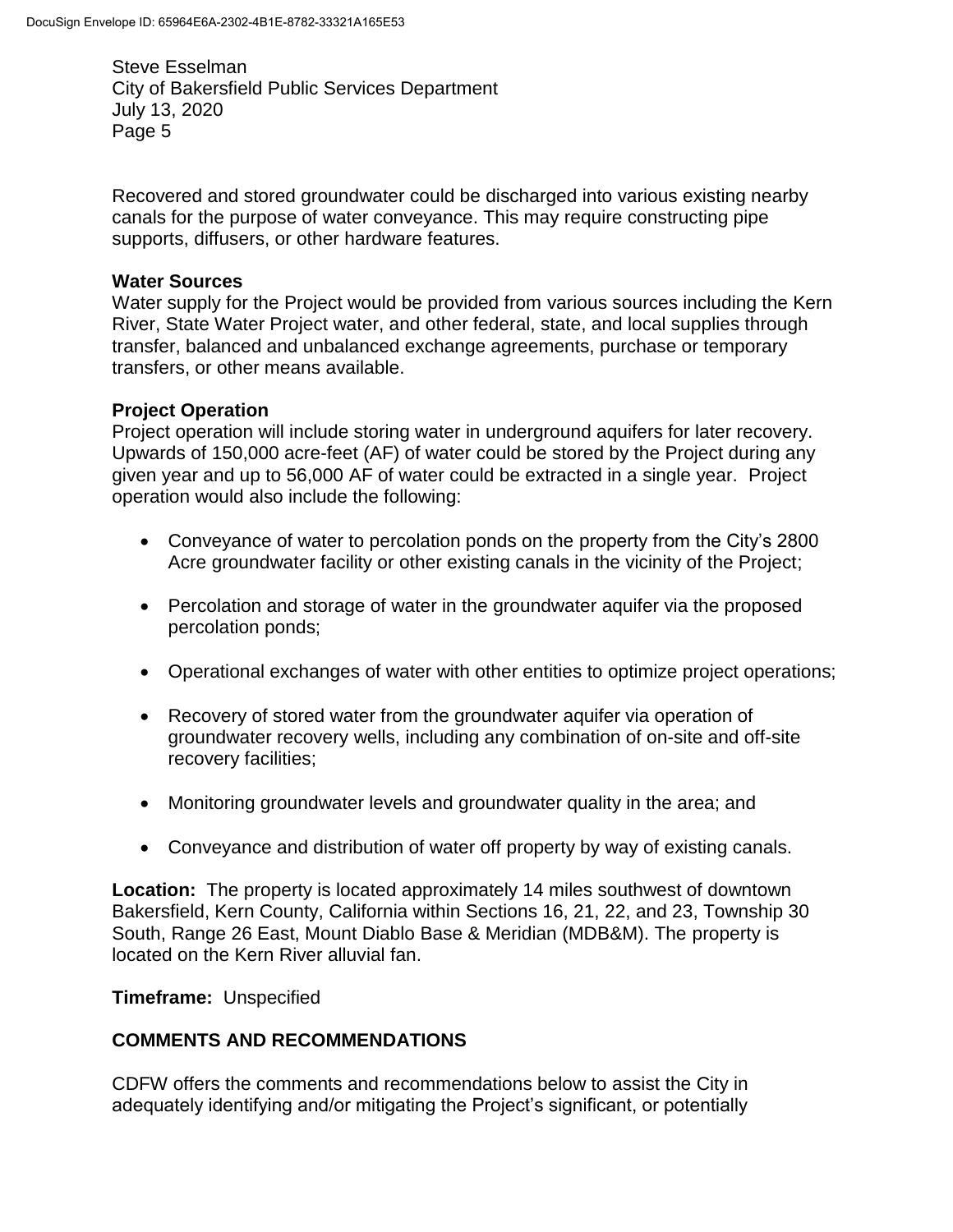significant, direct and indirect impacts on fish and wildlife (biological) resources. Editorial comments or other suggestions may also be included to improve the CEQA document.

Aerial imagery of the Project boundary and its surroundings show the nearby Kern River riparian corridors, riparian-lined canal corridors, large trees, Great Valley cottonwood riparian forest, Great Valley mesquite scrub, upland grassland, and agricultural habitats. Based on a review of the Project description, a review of California Natural Diversity Database (CNDDB) records, and the surrounding habitat, several special-status species could potentially be impacted by Project activities.

Project-related construction activities within the Project boundary, including but not limited to construction and operation of additional water banking facilities and introduction of surface water flows for storage, could impact the following special-status plant and wildlife species and habitats known to occur in the area: the State threatened and federally endangered San Joaquin kit fox (*Vulpes macrotis mutica*); the State and federally endangered Tipton kangaroo rat (*Dipodomys nitratoides nitratoides*); the State and federally endangered and State fully protected blunt-nosed leopard lizard (*Gambelia sila*); the State threatened Swainson's hawk (*Buteo swainsoni*), Nelson's antelope squirrel (*Ammospermophilus nelsoni*), and tricolored blackbird (*Agelaius tricolor*); the federally endangered and California rare plant rank (CRPR) 1B.2 San Joaquin woollythreads (*Monolopia congdonii*); the federally endangered and CRPR1B.2 Kern mallow (*Eremalche parryi* ssp*. kernensis*); the CRPR 1B.1 Horn's milk-vetch (*Astragalus hornii* var. *hornii*); the CRPR 1B.2 recurved larkspur (*Delphinium recurvatum*); and the State species of special concern American badger (*Taxidea taxus*), Tulare grasshopper mouse (*Onychomys torridus tularensis*), San Joaquin pocket mouse (*Perognathus inornatus*), burrowing owl (*Athene cunicularia*), western pond turtle (*Emys marmorata*), San Joaquin coachwhip (*Masticophis flagellum ruddocki*), California glossy snake (*Arizona elegans occidentalis*), western spadefoot (*Spea hammondi*), and coast horned lizard (*Phrynosoma blainvillii*). Sensitive habitats in the Project vicinity include Great Valley mesquite scrub and Great Valley cottonwood riparian forest.

Please note that the CNDDB is populated by and records voluntary submissions of species detections. As a result, species may be present in locations not depicted in the CNDDB but where there is suitable habitat and features capable of supporting species. Therefore, a lack of an occurrence record in the CNDDB is not tantamount to a negative species finding. In order to adequately assess any potential Project related impacts to biological resources, surveys conducted by a qualified wildlife biologist or botanist during the appropriate survey period(s) and using the appropriate protocol survey methodology are warranted in order to determine whether or not any special-status species are present at or near the Project area.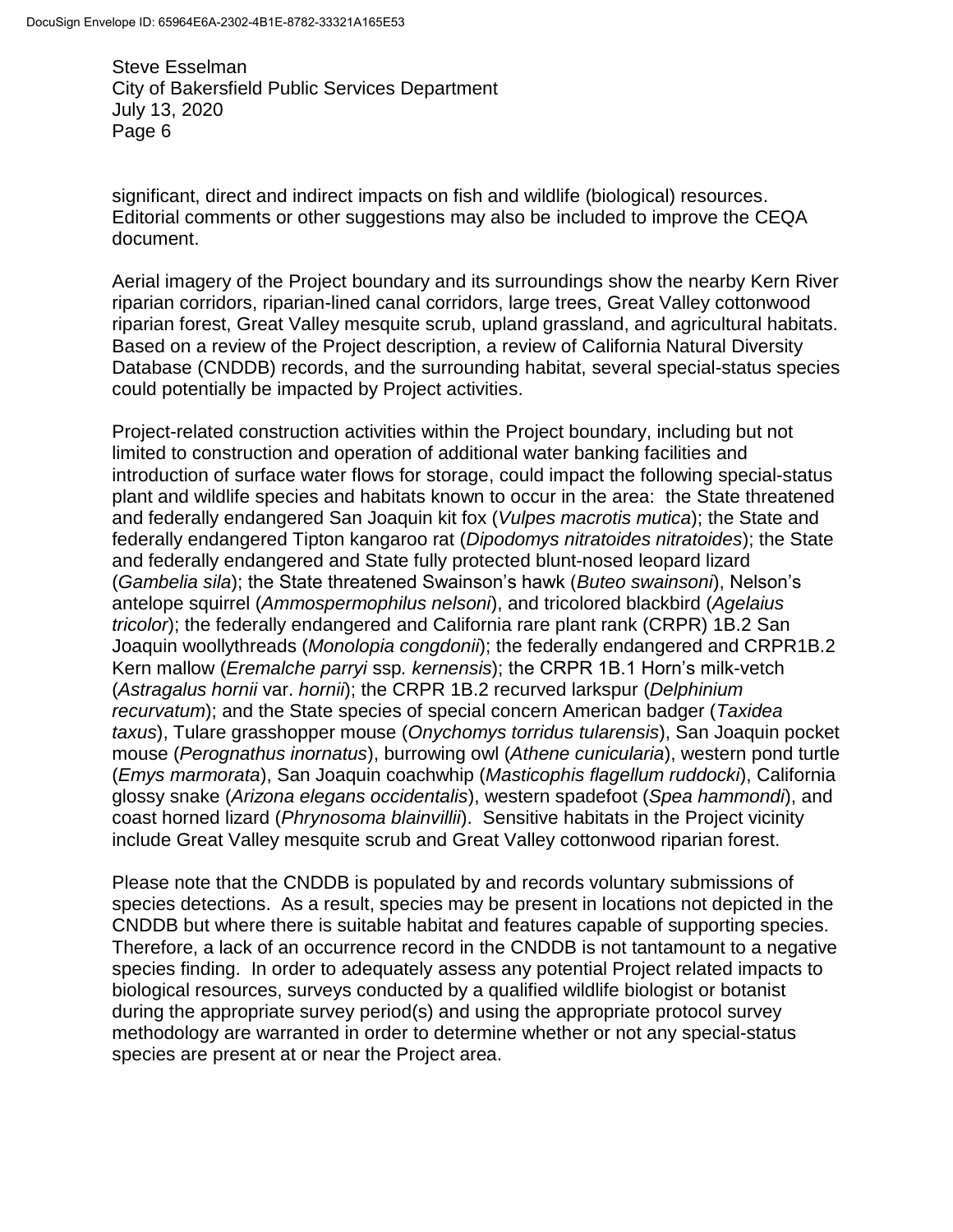CDFW recommends that the following modifications and/or edits be incorporated into the EIR.

### **I. Mitigation Measure or Alternative and Related Impact Shortcoming**

**Would the Project have a substantial adverse effect, either directly or through habitat modifications, on any species identified as a candidate, sensitive, or special-status species in local or regional plans, policies, or regulations, or by CDFW or the United States Fish and Wildlife Service (USFWS)?** 

## **COMMENT 1: San Joaquin Kit Fox (SJKF)**

**Issue:** SJKF occurrences have been documented within the Project boundary (CDFW 2020a). The Project has the potential to temporarily disturb and permanently alter suitable habitat for SJKF and directly impact individuals if present during construction, recharge, and other activities.

SJKF den in a variety of areas such as rights-of-way, agricultural and fallow or ruderal habitat, dry stream channels, and canal levees, and populations can fluctuate over time. SJKF are also capable of occupying urban environments (Cypher and Frost 1999). SJKF may be attracted to Project areas due to the type and level of ground-disturbing activities and the loose, friable soils resulting from intensive ground disturbance. SJKF will forage in fallow and agricultural fields and utilize streams and canals as dispersal corridors. As a result, there is potential for SJKF to occupy all suitable habitat within the Project boundary and surrounding area.

**Specific impact:** Without appropriate avoidance and minimization measures for SJKF, potential significant impacts associated with construction include habitat loss, den collapse, inadvertent entrapment, reduced reproductive success, reduction in health and vigor of young, and direct mortality of individuals.

**Evidence impact is potentially significant:** Habitat loss resulting from land conversion to agricultural, urban, and industrial development is the primary threat to SJKF (Cypher et al. 2013). Western Kern County supports relatively large areas of high suitability habitat and one of the largest remaining populations of SJKF (Cypher et al. 2013). The Project area is within this remaining highly suitable habitat, which is otherwise intensively managed for agriculture. Therefore, subsequent ground-disturbing activities have the potential to significantly impact local SJKF populations.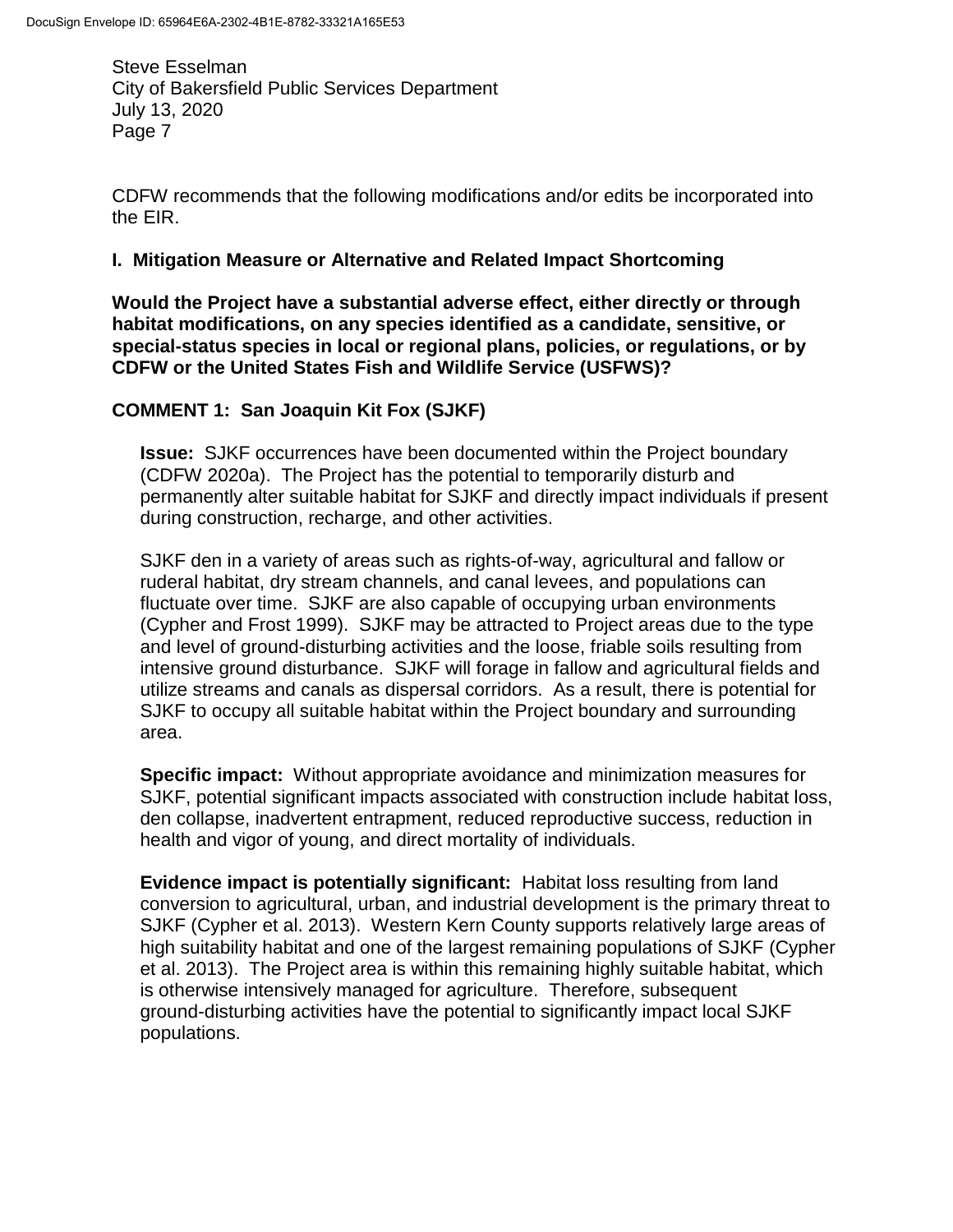## **Recommended Potentially Feasible Mitigation Measure(s)**

To evaluate potential impacts to SJKF associated with subsequent land conversion, ground disturbance and construction, CDFW recommends conducting the following evaluation of project areas and implementing the following mitigation measures.

## **Recommended Mitigation Measure 1: SJKF Habitat Assessment**

For all Project-specific components including construction and land conversion, CDFW recommends that a qualified biologist conduct a habitat assessment in advance of Project implementation, to determine if the Project area or its immediate vicinity contains suitable habitat for SJKF.

## **Recommended Mitigation Measure 2: SJKF Surveys and Minimization**

CDFW recommends assessing presence/absence of SJKF by having qualified biologists conducting surveys of Project areas and a 500-foot buffer of Project areas to detect SJKF and their sign. CDFW also recommends following the USFWS (2011) "Standardized recommendations for protection of the San Joaquin kit fox prior to and during ground disturbance".

## **Recommended Mitigation Measure 3: SJKF Take Authorization**

SJKF detection warrants consultation with CDFW to discuss how to avoid take or, if avoidance is not feasible, to acquire an Incidental Take Permit (ITP) prior to ground-disturbing activities, pursuant to Fish and Game Code section 2081 subdivision (b).

## **COMMENT 2: Blunt-nosed Leopard Lizard (BNLL)**

**Issue:** BNLL have been documented in suitable habitat within and adjacent to the Project boundary (CDFW 2020a). Suitable BNLL habitat includes areas of grassland and upland scrub that contain requisite habitat elements, such as small mammal burrows. BNLL also use open space patches between suitable habitats, including disturbed sites, unpaved access roadways, and canals.

**Specific impact:** Without appropriate avoidance and minimization measures for BNLL, potentially significant impacts associated with ground-disturbing activities include habitat loss, burrow collapse, reduced reproductive success, reduced health and vigor of eggs and/or young, and direct mortality.

**Evidence impact is potentially significant:** Habitat loss resulting from agricultural, urban, and industrial development is the primary threat to BNLL (ESRP 2020a). The range for BNLL now consists of scattered parcels of undeveloped land within the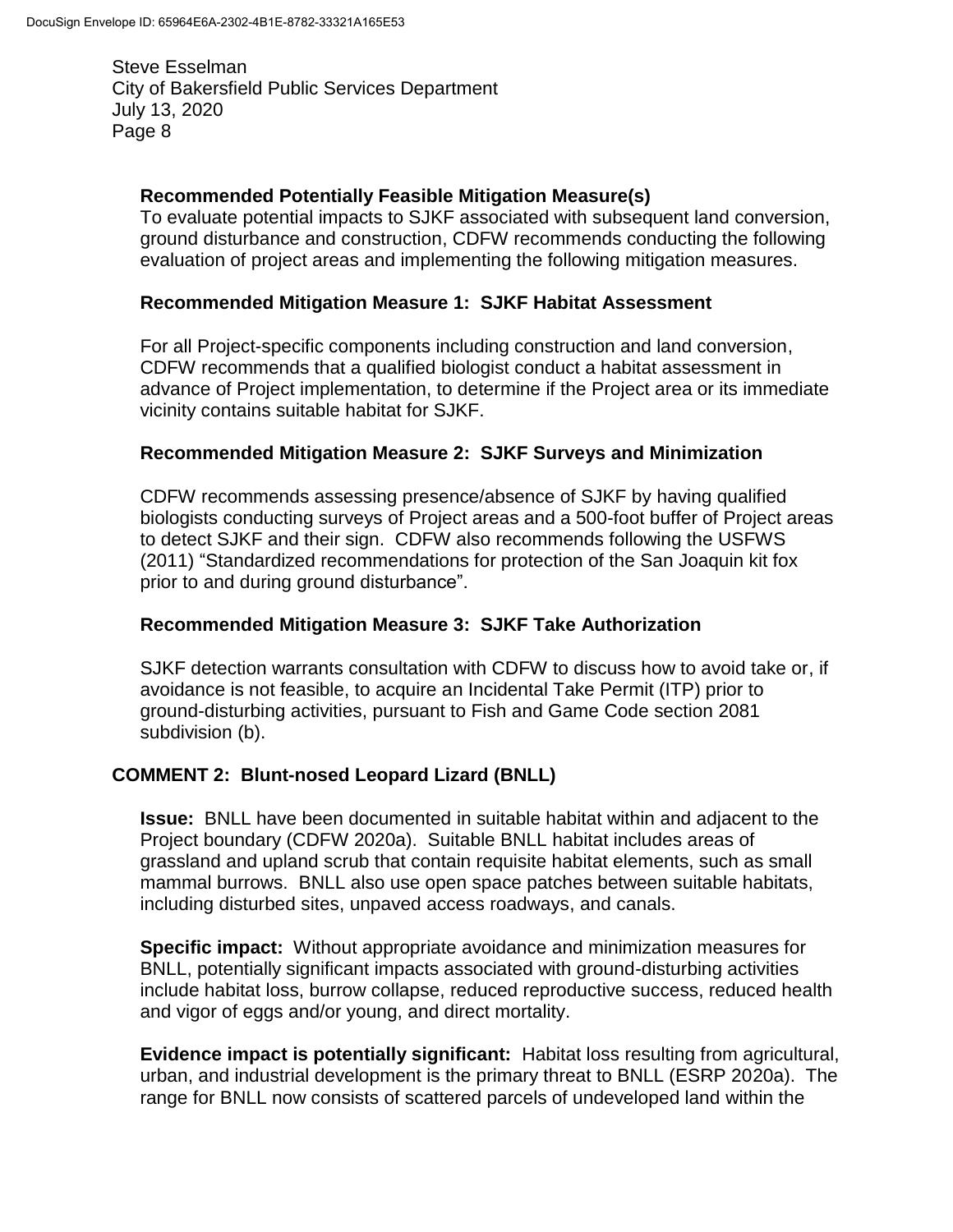valley floor and the foothills of the Coast Range (USFWS 1998). Some undeveloped areas with suitable BNLL habitat occur within the Project and surrounding area; therefore, ground disturbance and conversion of suitable habitat has the potential to significantly impact local BNLL populations.

## **Recommended Potentially Feasible Mitigation Measure(s)**

To evaluate potential impacts to BNLL associated with subsequent development, CDFW recommends conducting the following evaluation of Project areas and implementing the following mitigation measures.

## **Recommended Mitigation Measure 4: BNLL Habitat Assessment**

CDFW recommends that a qualified biologist conduct a habitat assessment in advance of project implementation, to determine if the Project area or its immediate vicinity contains suitable habitat for BNLL.

## **Recommended Mitigation Measure 5: BNLL Surveys**

If suitable habitat is present, then prior to initiating any vegetation- or grounddisturbance activities, CDFW recommends conducting surveys in accordance with the "Approved Survey Methodology for the Blunt-nosed Leopard Lizard" (CDFW 2019). This survey protocol, designed to optimize BNLL detectability, reasonably assures CDFW that ground disturbance will not result in take of this fully protected species.

CDFW advises that BNLL surveys be completed no more than one year prior to initiation of ground disturbance. Please note that protocol-level surveys must be conducted on multiple dates during late spring, summer, and fall of the same calendar year, and that within these time periods, there are specific protocol-level date, temperature, and time parameters that must be adhered to. As a result, protocol-level surveys for BNLL are not synonymous with 30-day "preconstruction surveys" often recommended for other wildlife species. In addition, the BNLL protocol specifies different survey effort requirements based on whether the disturbance results from maintenance activities or if the disturbance results in habitat removal (CDFW 2019).

## **Recommended Mitigation Measure 6: BNLL Take Avoidance**

BNLL detection during protocol-level surveys warrants consultation with CDFW to discuss whether take of BNLL can be avoided during ground-disturbing Project activities.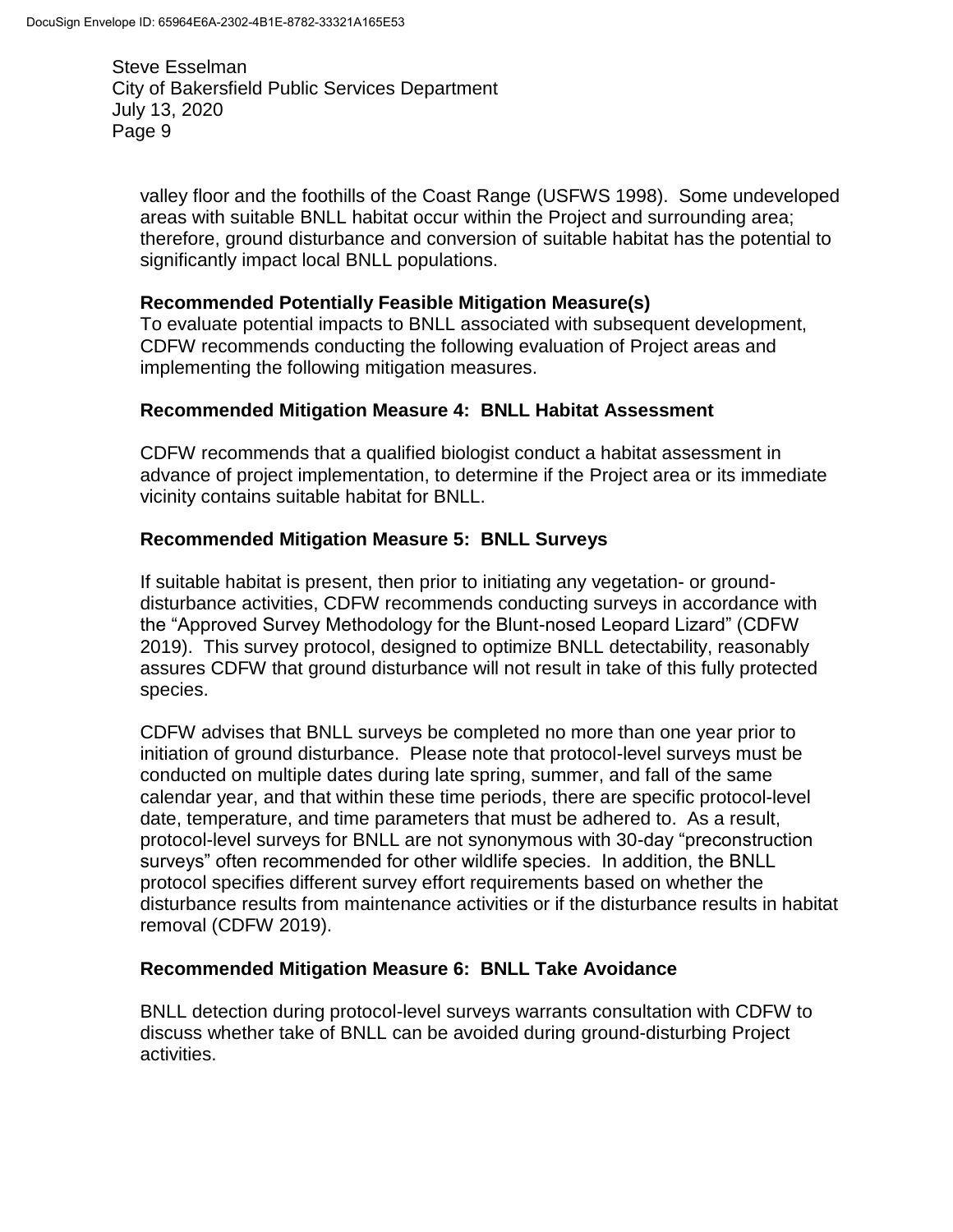### **COMMENT 3: San Joaquin Antelope Squirrel (SJAS)**

**Issue:** SJAS have been documented to occur within areas of suitable habitat within the Project vicinity (CDFW 2020a). Suitable SJAS habitat includes areas of grassland, upland scrub, and alkali sink habitats that contain requisite habitat elements, such as small mammal burrows.

**Specific impact:** Without appropriate avoidance and minimization measures for SJAS, potential significant impacts include loss of habitat, burrow collapse, inadvertent entrapment of individuals, reduced reproductive success such as reduced health or vigor of young, and direct mortality of individuals.

**Evidence impact is potentially significant:** Habitat loss resulting from agricultural, urban, and industrial development is the primary threat to SJAS. Very little suitable habitat for this species remains along the western floor of the San Joaquin Valley (ESRP 2020b). Areas of suitable habitat within the Project represent some of the only remaining undeveloped land in the vicinity, which is otherwise intensively managed for agriculture. As a result, ground-disturbing activities within the Project may have the potential to significantly impact local populations of SJAS.

#### **Recommended Potentially Feasible Mitigation Measure(s)**

To evaluate potential impacts to SJAS associated with subsequent development, CDFW recommends conducting the following evaluation of Project areas and implementing the following mitigation measures.

#### **Recommended Mitigation Measure 7: SJAS Habitat Assessment**

CDFW recommends that a qualified biologist conduct a habitat assessment in advance of project implementation, to determine if the Project area or its immediate vicinity contains suitable habitat for SJAS.

#### **Recommended Mitigation Measure 8: SJAS Surveys**

In areas of suitable habitat, CDFW recommends that a qualified biologist conduct focused daytime visual surveys for SJAS using line transects with 10- to 30-meter spacing of Project areas and a 50-foot buffer around those areas. CDFW further advises that these surveys be conducted between April 1 and September 20, during daytime temperatures between 68° and 86° F (CDFG 1990), to maximize detectability.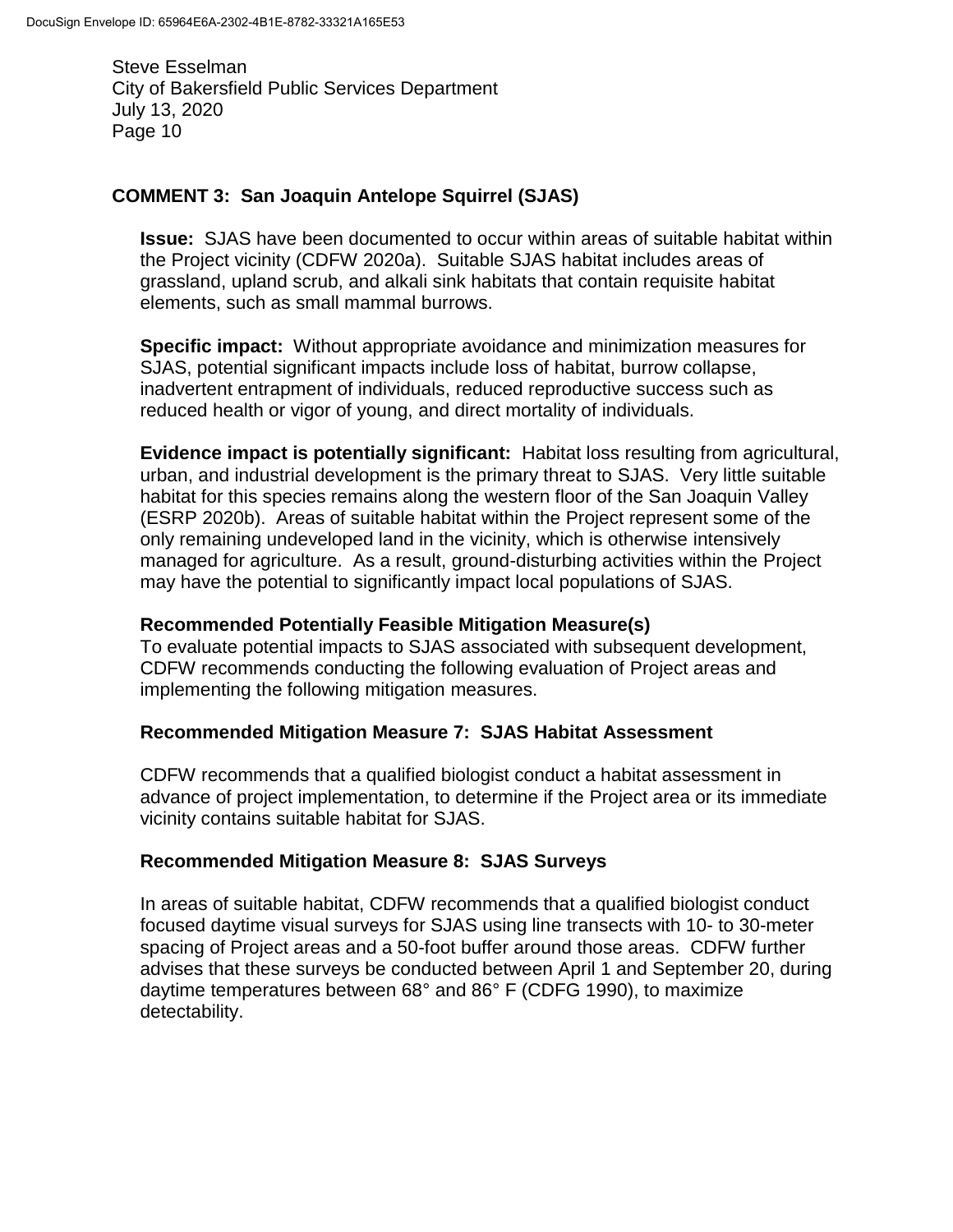#### **Recommended Mitigation Measure 9: SJAS Avoidance**

If suitable habitat is present and surveys are not feasible, CDFW advises maintenance of a 50-foot minimum no-disturbance buffer around all small mammal burrow entrances until the completion of Project activities.

### **Recommended Mitigation Measure 10: SJAS Take Authorization**

SJAS detection warrants consultation with CDFW to discuss how to avoid take or, if avoidance is not feasible, to acquire a State ITP prior to ground-disturbing activities, pursuant to Fish and Game Code section 2081(b).

## **COMMENT 4: Tipton Kangaroo Rat (TKR)**

**Issue:** TKR have been documented to occur within areas of suitable habitat within and adjacent to the Project (CDFW 2020a). Suitable TKR habitat includes areas of grassland, upland scrub, and alkali sink habitats that contain requisite habitat elements, such as small mammal burrows.

**Specific impact:** Without appropriate avoidance and minimization measures for TKR, potential significant impacts include loss of habitat, burrow collapse, inadvertent entrapment of individuals, reduced reproductive success such as reduced health or vigor of young, and direct mortality of individuals.

**Evidence impact is potentially significant:** Habitat loss resulting from agricultural, urban, and industrial development is the primary threat to TKR. Very little suitable habitat for this species remains along the western floor of the San Joaquin Valley (ESRP 2020c). Areas of suitable habitat within the Project represent some of the only remaining undeveloped land in the vicinity, which is otherwise intensively managed for agriculture. As a result, ground-disturbing activities within the Project may have the potential to significantly impact local populations of TKR.

#### **Recommended Potentially Feasible Mitigation Measure(s)**

To evaluate potential impacts to TKR associated with subsequent development, CDFW recommends conducting the following evaluation of Project areas and implementing the following mitigation measures.

#### **Recommended Mitigation Measure 11: TKR Habitat Assessment**

CDFW recommends that a qualified biologist conduct a habitat assessment in advance of Project implementation, to determine if the Project area or its immediate vicinity contains suitable habitat for TKR.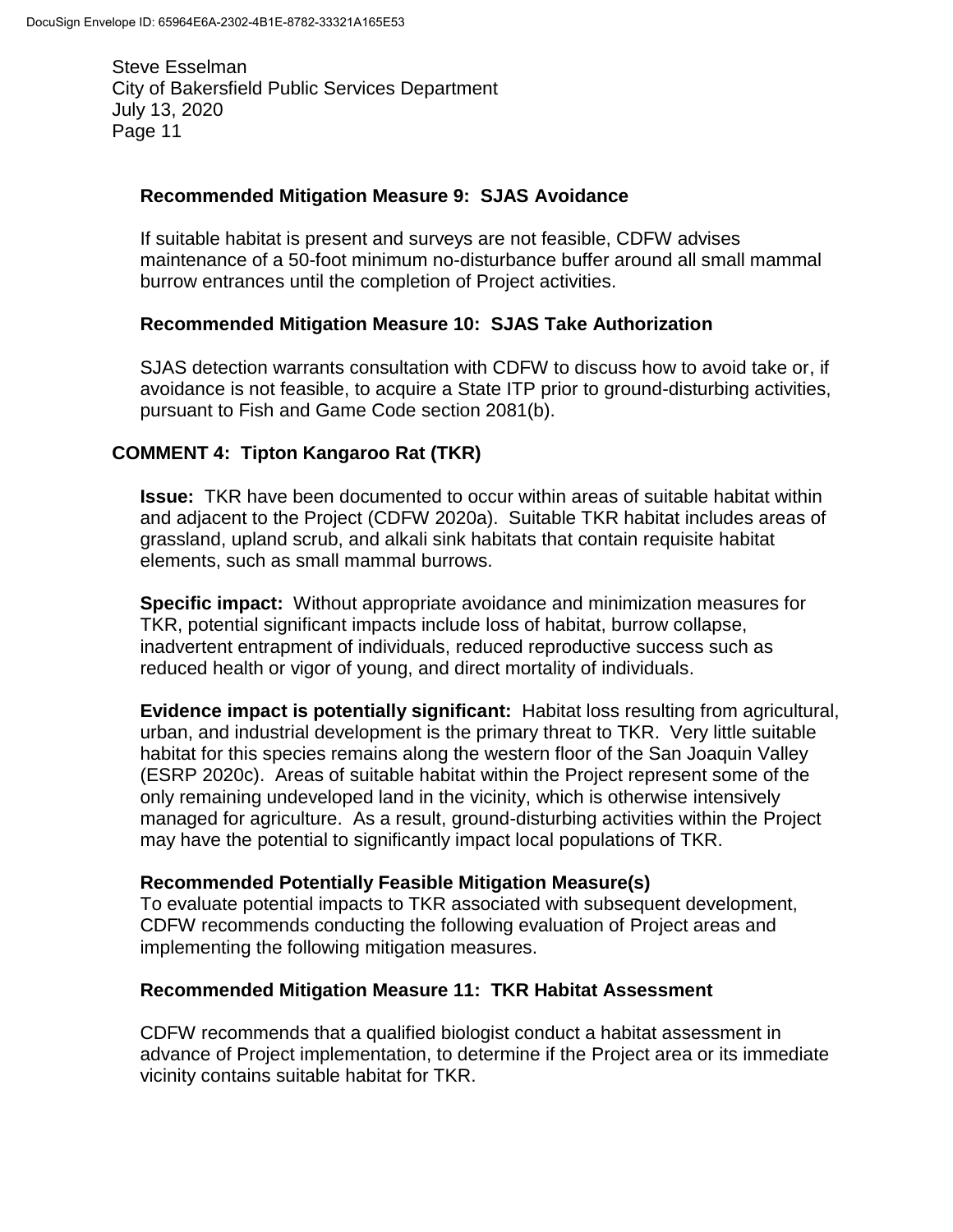### **Recommended Mitigation Measure 12: TKR Avoidance**

If suitable habitat is present, CDFW advises maintenance of a 50-foot minimum no-disturbance buffer around all small mammal burrow entrances of suitable size for TKR use.

### **Recommended Mitigation Measure 13: TKR Surveys**

If burrow avoidance is not feasible, CDFW recommends that focused protocol-level trapping surveys be conducted by a qualified wildlife biologist that is permitted to do so by both CDFW and USFWS, to determine if TKR occurs in the Project area. CDFW advises that these surveys be conducted in accordance with the USFWS (2013) "Survey Protocol for Determining Presence of San Joaquin Kangaroo Rats*,*" well in advance of ground-disturbing activities in order to determine whether impacts to TKR could occur.

## **Recommended Mitigation Measure 14: TKR Take Authorization**

TKR detection warrants consultation with CDFW to discuss how to avoid take or, if avoidance is not feasible, to acquire an ITP prior to ground-disturbing activities, pursuant to Fish and Game Code section 2081 subdivision (b).

## **COMMENT 5: Swainson's Hawk (SWHA)**

**Issue:** SWHA have been documented within the Project area. Review of recent aerial imagery indicates that trees capable of supporting nesting SWHA occur along the Kern River and nearby ponding basins. Landscape trees may also provide suitable nesting habitat. In addition, grassland and agricultural land in the surrounding area provide suitable foraging habitat for SWHA, increasing the likelihood of SWHA occurrence within the vicinity.

**Specific impact:** Without appropriate avoidance and minimization measures for SWHA, potential significant impacts associated with Project activities include loss of forging and/or nesting habitat, nest abandonment, reduced reproductive success, and reduced health and vigor of eggs and/or young.

**Evidence impact would be significant:** Lack of suitable nesting habitat in the San Joaquin Valley limits the local distribution and abundance of SWHA (CDFW 2016). The trees within the Project represent some of the only remaining suitable nesting habitat in the local vicinity. Depending on the timing of construction, activities including noise, vibration, and movement of workers or equipment could affect nests and have the potential to result in nest abandonment, significantly impacting local nesting SWHA. In addition, agricultural cropping patterns can directly influence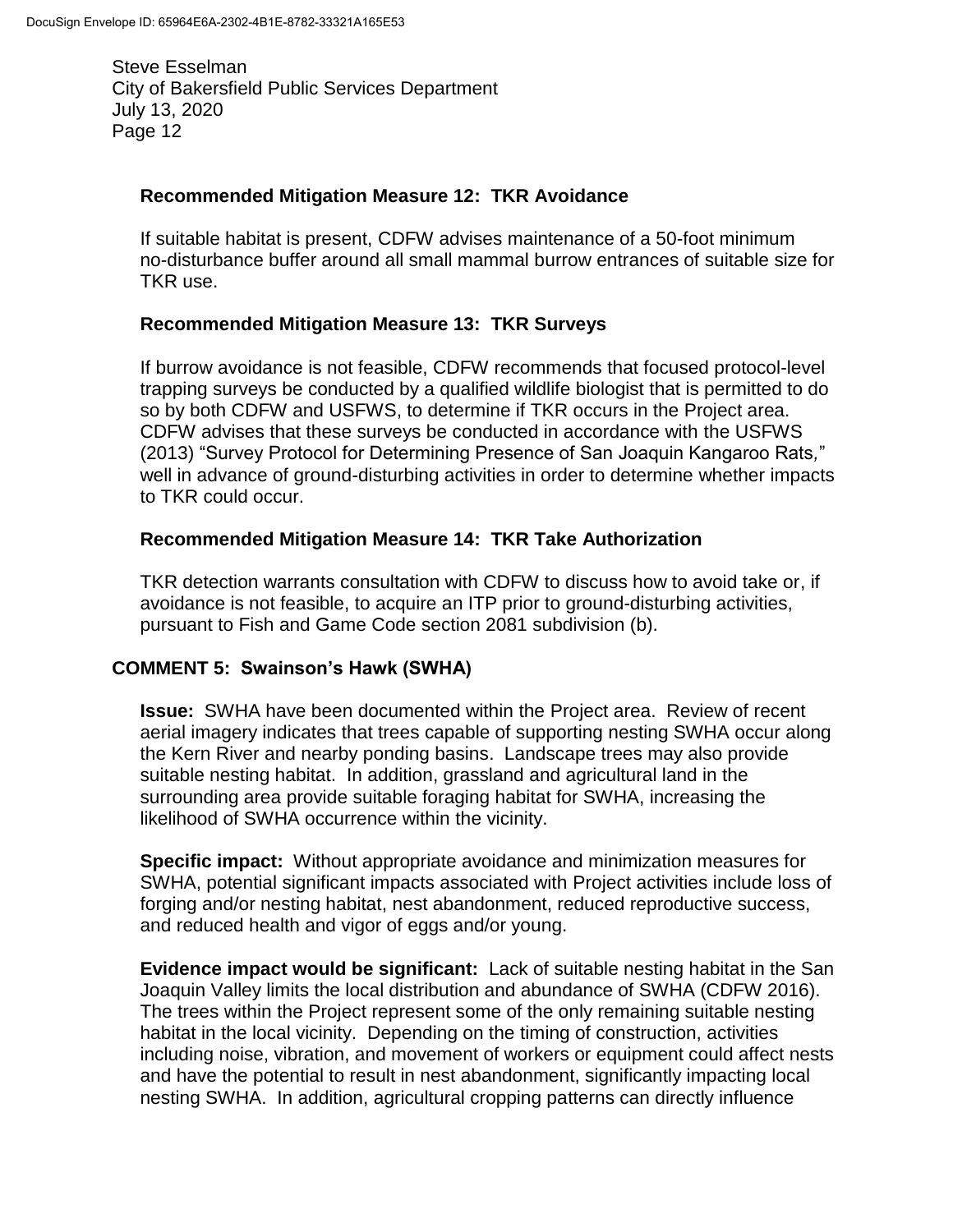distribution and abundance of SWHA. For example, SWHA can forage in grasslands, pasture, hay crops, and low growing irrigated crops; however, other agricultural crops such as orchards and vineyards are incompatible with SWHA foraging (Estep 2009, Swolgaard et al. 2008).

## **Recommended Potentially Feasible Mitigation Measure(s)**

To evaluate potential impacts to SWHA associated with subsequent development, CDFW recommends conducting the following evaluation of Project areas and implementing the following mitigation measures.

## **Recommended Mitigation Measure 15: Focused SWHA Surveys**

To evaluate potential Project-related impacts, CDFW recommends that a qualified wildlife biologist conduct surveys for nesting SWHA following the entire survey methodology developed by the SWHA Technical Advisory Committee (SWHA TAC 2000) prior to Project initiation. SWHA detection during protocol-level surveys warrants consultation with CDFW to discuss how to implement Project activities and avoid take.

## **Recommended Mitigation Measure 16: SWHA Avoidance**

CDFW recommends that if Project-specific activities will take place during the SWHA nesting season (i.e., March 1 through August 31), and active SWHA nests are present, a minimum ½-mile no-disturbance buffer be delineated and maintained around each nest, regardless if when it was detected by surveys or incidentally, until the breeding season has ended or until a qualified biologist has determined that the birds have fledged and are no longer reliant upon the nest or parental care for survival, to prevent nest abandonment and other take of SWHA as a result of Project activities.

## **Recommended Mitigation Measure 17: Tree Removal**

CDFW recommends that the removal of known raptor nest trees, even outside of the nesting season, be replaced with an appropriate native tree species planting at a ratio of 3:1 at or near the Project area or in another area that will be protected in perpetuity. This mitigation would offset the local and temporal impacts of nesting habitat loss.

## **Recommended Mitigation Measure 18: SWHA Take Authorization**

If SWHA are detected and a ½-mile no-disturbance nest buffer is not feasible, consultation with CDFW is warranted to determine if the Project can avoid take. If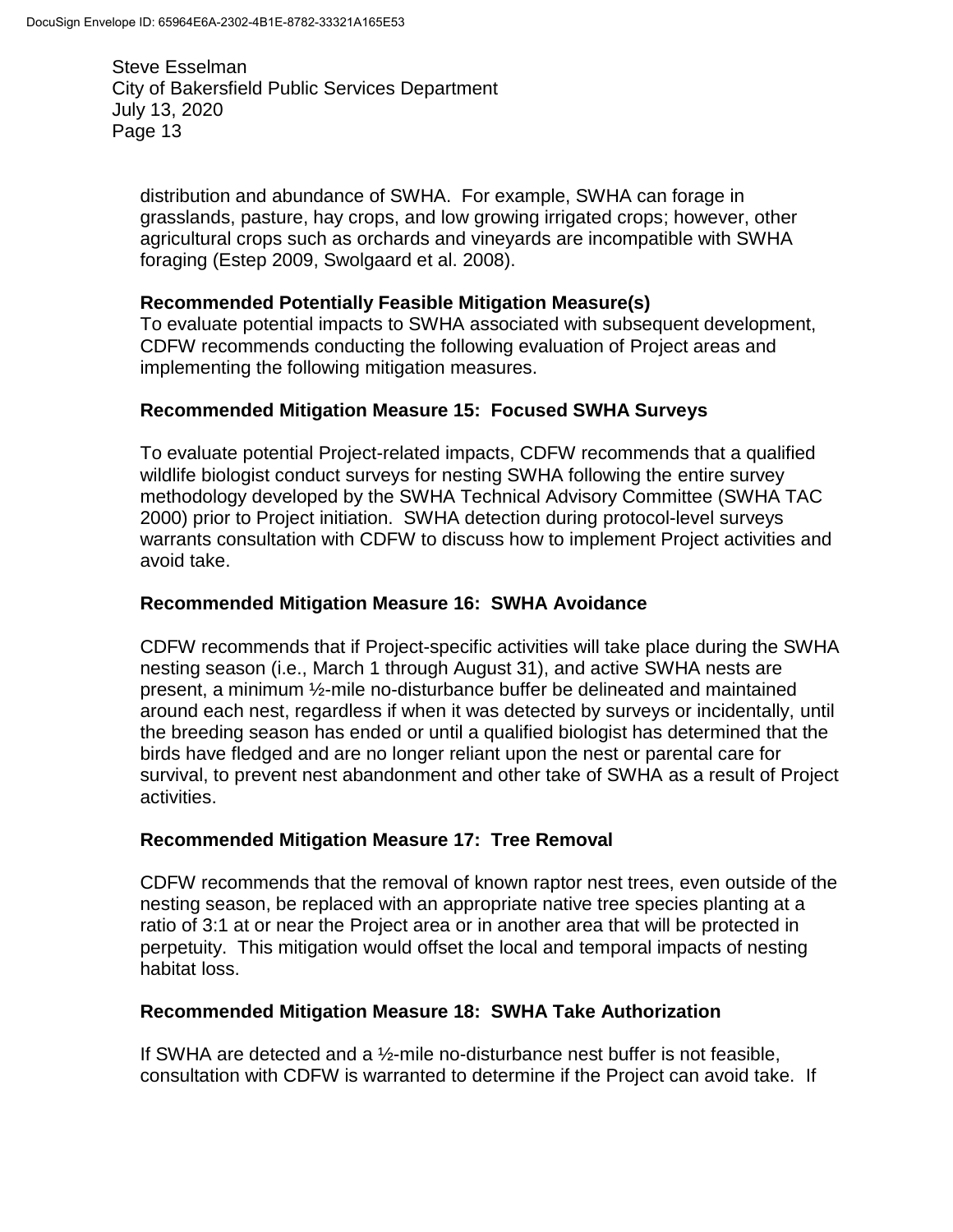SWHA take cannot be avoided, issuance of an ITP prior to Project activities is warranted to comply with CESA

## **COMMENT 6: Tricolored Blackbird (TRBL)**

**Issue:** TRBL are known to occur in the Project vicinity (CDFW 2020a, UC Davis 2020). Review of aerial imagery indicates that the Project boundary includes flood-irrigated agricultural land, which is an increasingly important nesting habitat type for TRBL, particularly in the San Joaquin Valley (Meese et al. 2017).

**Specific impact:** Without appropriate avoidance and minimization measures for TRBL, potential significant impacts associated subsequent development include nesting habitat loss, nest and/or colony abandonment, reduced reproductive success, and reduced health and vigor of eggs and/or young.

**Evidence impact would be significant:** As mentioned above, flood-irrigated agricultural land is an increasingly important nesting habitat type for TRBL, particularly in the San Joaquin Valley (Meese et al. 2014). This nesting substrate is present within the Project vicinity. TRBL aggregate and nest colonially, forming colonies of up to 100,000 nests (Meese et al. 2014). Approximately 86% of the global population is found in the San Joaquin Valley (Kelsey 2008, Weintraub et al. 2016). In addition, TRBL have been forming larger colonies that contain progressively larger proportions of the species' total population (Kelsey 2008). In 2008, for example, 55% of the species' global population nested in only two colonies, which were located in silage fields (Kelsey 2008). Nesting can occur synchronously, with all eggs laid within one week (Orians 1961). For these reasons, depending on timing, disturbance to nesting colonies can cause nest entire colony site abandonment and loss of all unfledged nests, significantly impacting TRBL populations (Meese et al. 2014).

## **Recommended Potentially Feasible Mitigation Measure(s)**

To evaluate potential impacts to TRBL associated with subsequent development, CDFW recommends conducting the following evaluation of Project areas and implementing the following mitigation measures.

## **Recommended Mitigation Measure 19: TRBL Surveys**

CDFW recommends that construction be timed to avoid the typical bird-breeding season of February 1 through September 15. If Project activity that could disrupt nesting must take place during that time, CDFW recommends that a qualified wildlife biologist conduct surveys for nesting TRBL no more than 10 days prior to the start of implementation to evaluate presence/absence of TRBL nesting colonies in proximity to Project activities and to evaluate potential Project-related impacts.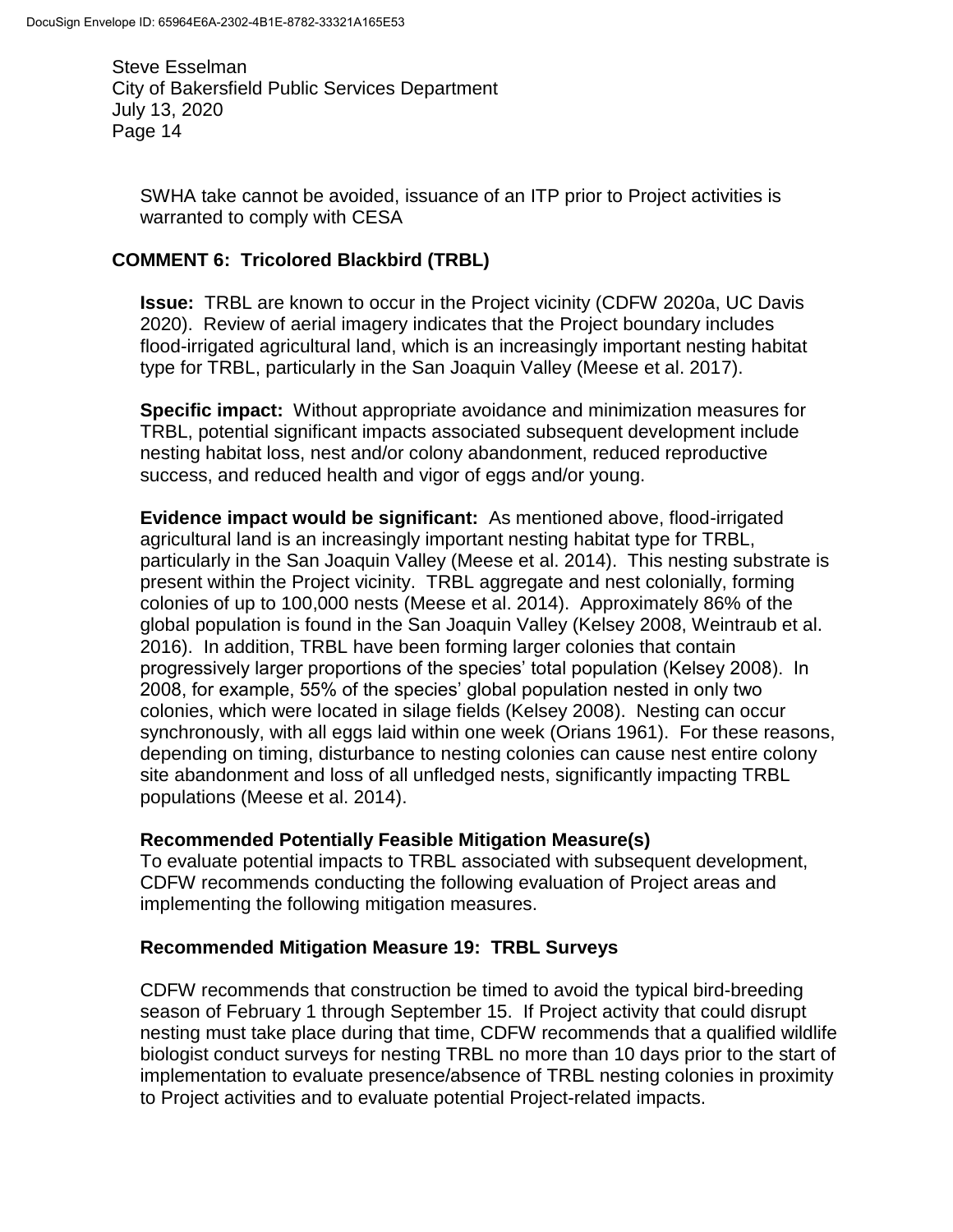## **Recommended Mitigation Measure 20: TRBL Colony Avoidance**

If an active TRBL nesting colony is found during preconstruction surveys, CDFW recommends implementation of a minimum 300-foot no-disturbance buffer, in accordance with CDFW's "Staff Guidance Regarding Avoidance of Impacts to Tricolored Blackbird Breeding Colonies on Agricultural Fields in 2015" (CDFW 2015), until the breeding season has ended or until a qualified biologist has determined that nesting has ceased and the young have fledged and are no longer reliant upon the colony or parental care for survival. It is important to note that TRBL colonies can expand over time and for this reason, CDFW recommends that an active colony be reassessed to determine its extent within 10 days prior to Project initiation.

## **Recommended Mitigation Measure 21: TRBL Take Authorization**

In the event that a TRBL nesting colony is detected during surveys, consultation with CDFW is warranted to discuss whether the Project can avoid take; if take avoidance is not feasible, to acquire an ITP, pursuant to Fish and Game Code section 2081 subdivision (b), prior to any Project activities.

## **COMMENT 7: Special-status Plants**

**Issue:** Special-status plant species meeting the definition of rare or endangered under CEQA section 15380 are known to occur within the Project and surrounding area. San Joaquin woollythreads, Kern mallow, recurved larkspur, and Horn's milkvetch have been documented within the Project area.

**Specific impact:** Without appropriate avoidance and minimization measures for special-status plants, potential significant impacts associated with subsequent construction include loss of habitat, loss or reduction of productivity, and direct mortality.

**Evidence impact would be significant:** San Joaquin woollythreads, Kern mallow, recurved larkspur, Horn's milk-vetch, and many other special-status plant species are threatened by grazing and agricultural, urban, and energy development. Many historical occurrences of these species are presumed extirpated (CNPS 2019). Though new populations have recently been discovered, impacts to existing populations have the potential to significantly impact populations of plant species.

## **Recommended Potentially Feasible Mitigation Measure(s)**

To evaluate potential impacts to special-status plants associated with subsequent development, CDFW recommends conducting the following evaluation of Project areas and implementing the following mitigation measures.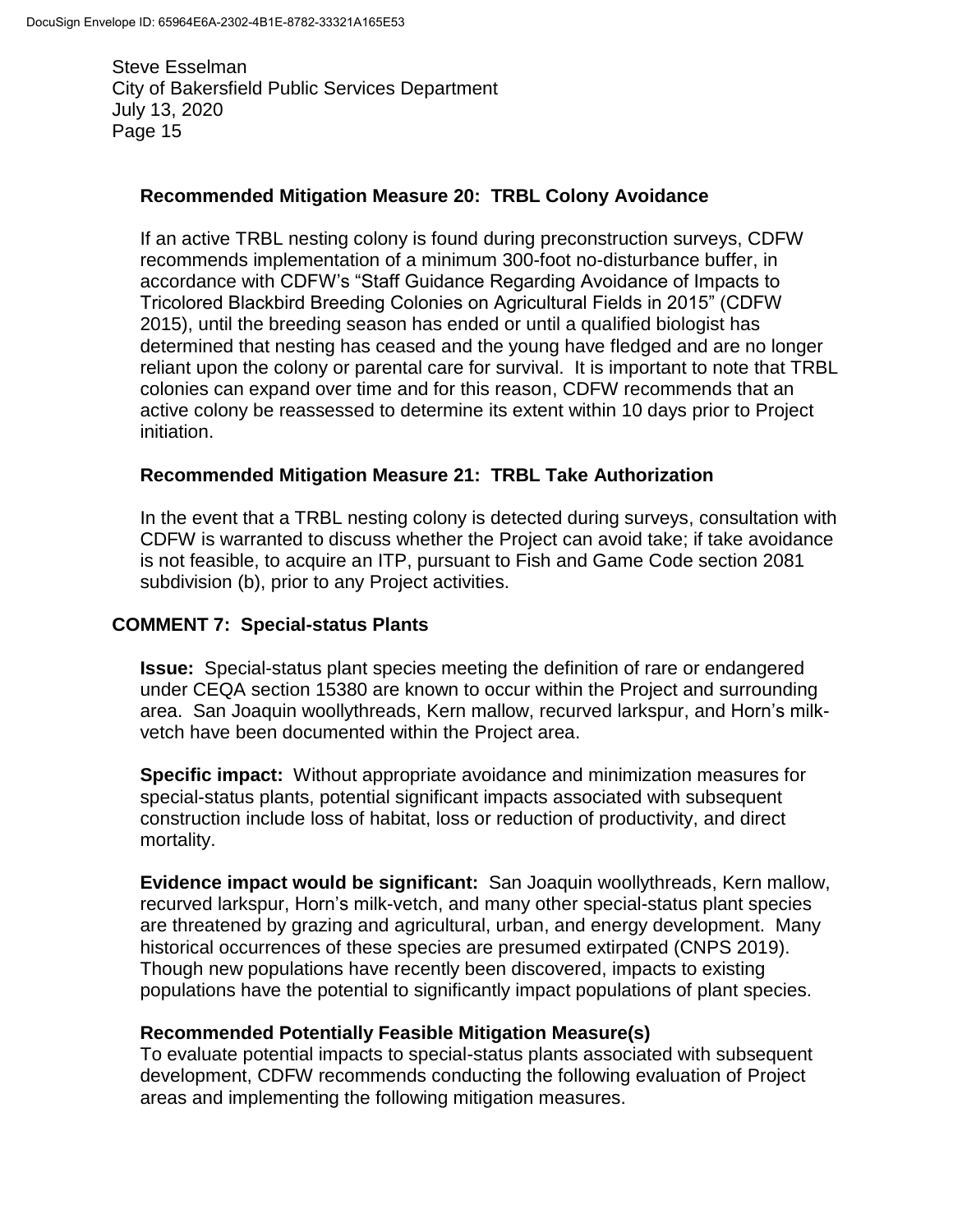### **Recommended Mitigation Measure 22: Special-Status Plant Surveys**

CDFW recommends that individual Project sites be surveyed for special-status plants by a qualified botanist following the "Protocols for Surveying and Evaluating Impacts to Special Status Native Plant Populations and Natural Communities" (CDFG 2018b). This protocol, which is intended to maximize detectability, includes the identification of reference populations to facilitate the likelihood of field investigations occurring during the appropriate floristic period.

### **Recommended Mitigation Measure 23: Special-Status Plant Avoidance**

CDFW recommends that special-status plant species be avoided whenever possible by delineating and observing a no-disturbance buffer of at least 50 feet from the outer edge of the plant population(s) or specific habitat type(s) required by special-status plant species. If buffers cannot be maintained, then consultation with CDFW may be warranted to determine appropriate minimization and mitigation measures for impacts to special-status plant species.

### **Recommended Mitigation Measure 24: Listed Plant Species Take Authorization**

If a State-listed plant species is identified during botanical surveys, consultation with CDFW is warranted to determine if the Project can avoid take. If take cannot be avoided, take authorization is warranted. Take authorization would occur through issuance of an ITP, pursuant to Fish and Game Code section 2081(b).

## **COMMENT 8: Burrowing Owl (BUOW)**

**Issue:** BUOW occur within and in the vicinity of the Project (CDFW 2020a). BUOW inhabit open grassland containing small mammal burrows, a requisite habitat feature used by BUOW for nesting and cover. Habitat both within and surrounding the Project supports grassland habitat. Therefore, there is potential for BUOW to occupy or colonize the Project.

**Specific impact:** Potentially significant direct impacts associated with subsequent activities and land conversion include habitat loss, burrow collapse, inadvertent entrapment, nest abandonment, reduced reproductive success, reduction in health and vigor of eggs and/or young, and direct mortality of individuals.

**Evidence impact is potentially significant:** BUOW rely on burrow habitat year-round for their survival and reproduction. Habitat loss and degradation are considered the greatest threats to BUOW in California's Central Valley (Gervais et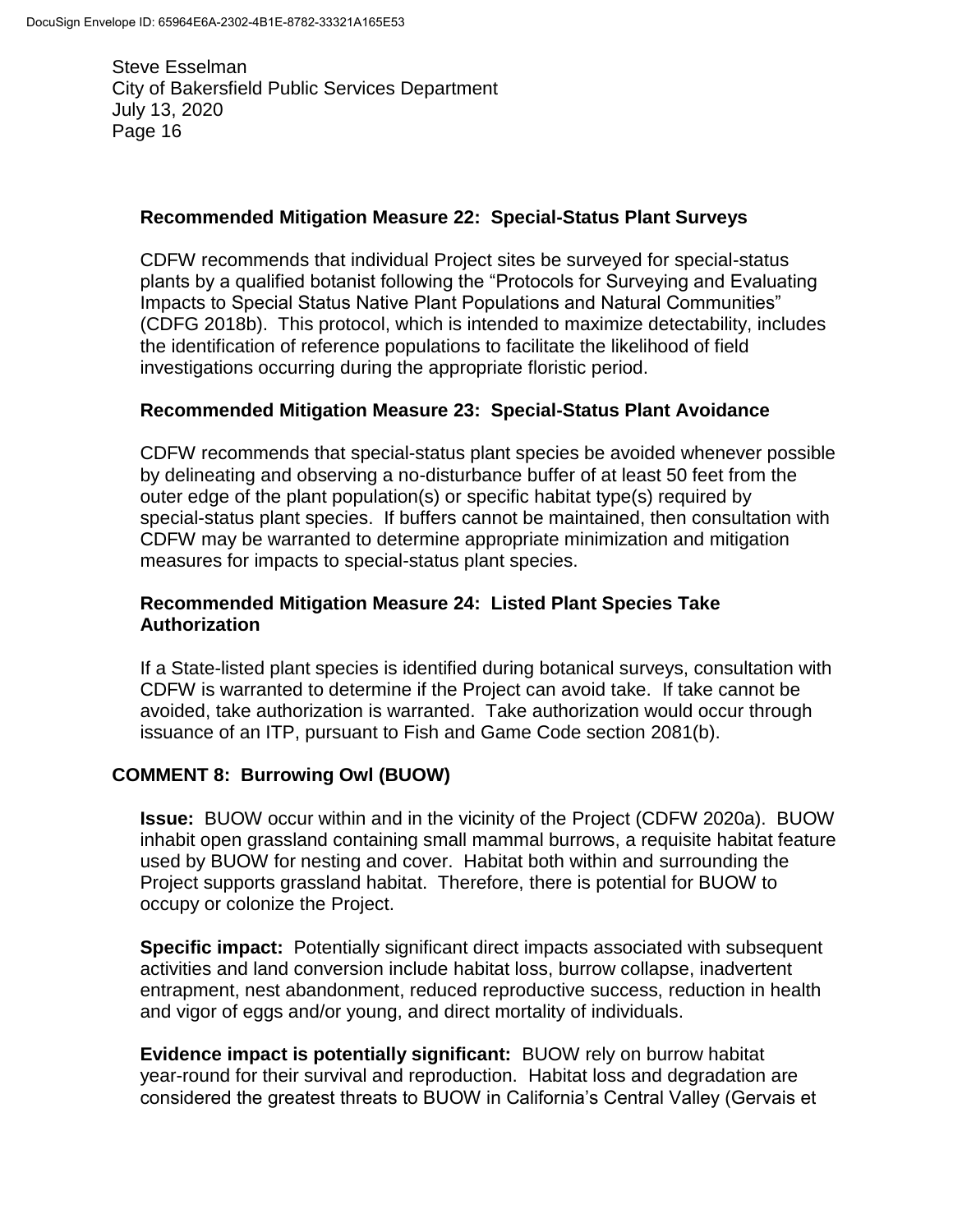al. 2008). The Project and surrounding area contain remnant undeveloped land but is otherwise intensively managed for agriculture; therefore, subsequent ground-disturbing activities associated with subsequent constructions have the potential to significantly impact local BUOW populations. In addition, and as described in CDFW's "Staff Report on Burrowing Owl Mitigation" (CDFG 2012), excluding and/or evicting BUOW from their burrows is considered a potentially significant impact under CEQA.

## **Recommended Potentially Feasible Mitigation Measure(s) (Regarding Environmental Setting and Related Impact)**

To evaluate potential impacts to BUOW associated with subsequent development, CDFW recommends conducting the following evaluation of Project areas and implementing the following mitigation measures.

## **Recommended Mitigation Measure 25: BUOW Habitat Assessment**

CDFW recommends that a qualified biologist conduct a habitat assessment in advance of Project implementation, to determine if the Project area or its vicinity contains suitable habitat for BUOW.

## **Recommended Mitigation Measure 26: BUOW Surveys**

If suitable habitat is present on or in the vicinity of the Project area, CDFW recommends assessing presence or absence of BUOW by having a qualified biologist conduct surveys following the California Burrowing Owl Consortium's "Burrowing Owl Survey Protocol and Mitigation Guidelines" (CBOC 1993) and the "Staff Report on Burrowing Owl Mitigation" (CDFG 2012), which suggest three or more surveillance surveys conducted during daylight with each visit occurring at least three weeks apart during the peak breeding season (i.e., April 15 to July 15), when BUOW are most detectable. In addition, CDFW advises that surveys include a minimum 500-foot buffer area around the Project area.

## **Recommended Mitigation Measure 27: BUOW Avoidance**

CDFW recommends that no-disturbance buffers, as outlined in the "Staff Report on Burrowing Owl Mitigation" (CDFG 2012), be implemented prior to and during any ground-disturbing activities. Specifically, CDFW's Staff Report recommends that impacts to occupied burrows be avoided in accordance with the following table unless a qualified biologist approved by CDFW verifies through non-invasive methods that either: 1) the birds have not begun egg laying and incubation; or 2) that juveniles from the occupied burrows are foraging independently and are capable of independent survival.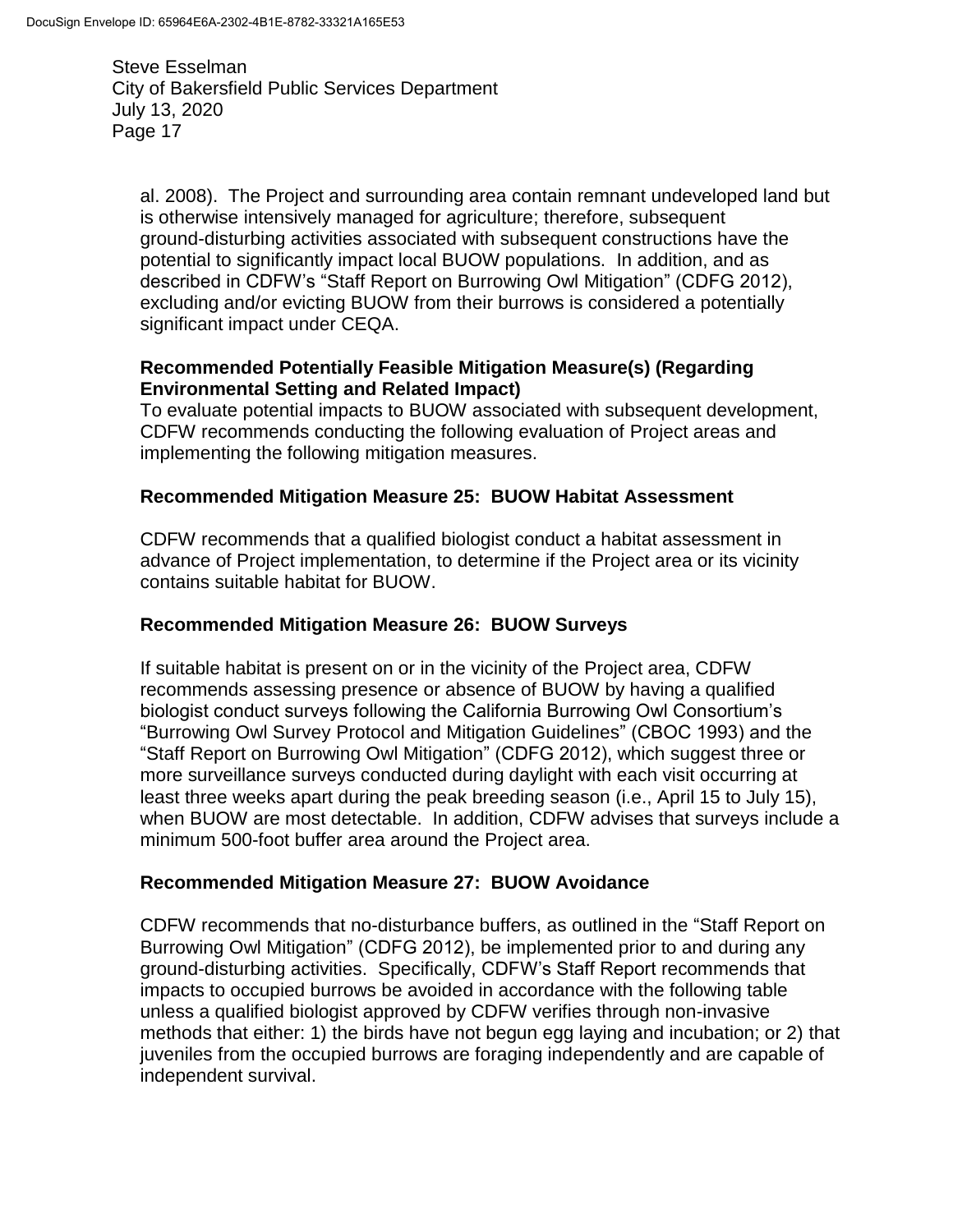| Location      | Time of Year   | Level of Disturbance |                 |       |
|---------------|----------------|----------------------|-----------------|-------|
|               |                | Low                  | Med             | High  |
| Nesting sites | April 1-Aug 15 | $200 \; \text{m}^*$  | 500 m           | 500 m |
| Nesting sites | Aug 16-Oct 15  | 200 m                | $200 \text{ m}$ | 500 m |
| Nesting sites | Oct 16-Mar 31  | 50 <sub>m</sub>      | 100 m           | 500 m |

 $*$  meters  $(m)$ 

## **Recommended Mitigation Measure 28: BUOW Passive Relocation and Mitigation**

If BUOW are found within these recommended buffers and avoidance is not possible, it is important to note that according to the Staff Report (CDFG 2012), excluding birds from burrows is not a take avoidance, minimization, or mitigation method and is instead considered a potentially significant impact under CEQA. If it is necessary for Project implementation, CDFW recommends that burrow exclusion be conducted by qualified biologists and only during the non-breeding season, before breeding behavior is exhibited and after the burrow is confirmed empty through non-invasive methods, such as surveillance. CDFW recommends replacement of occupied burrows with artificial burrows at a ratio of one burrow collapsed to one artificial burrow constructed (1:1) to mitigate for evicting BUOW and the loss of burrows. BUOW may attempt to colonize or re-colonize an area that will be impacted; thus, CDFW recommends ongoing surveillance at a rate that is sufficient to detect BUOW if they return.

## **COMMENT 9: Other State Species of Special Concern**

**Issue:** Tulare grasshopper mouse*,* San Joaquin pocket mouse, San Joaquin coachwhip, western spadefoot, coast horned lizard, California glossy snake, and American badger can inhabit grassland and upland scrub habitats (Thomson et al. 2016). All the species mentioned above have been documented to occur in the vicinity of the Project, which supports requisite habitat elements for these species (CDFW 2020a).

**Specific impact:** Without appropriate avoidance and minimization measures for these species, potentially significant impacts associated with ground disturbance include habitat loss, nest/den/burrow abandonment, which may result in reduced health or vigor of eggs and/or young, and direct mortality.

**Evidence impact is potentially significant:** Habitat loss threatens all of the species mentioned above (Thomson et al. 2016). Habitat within and adjacent to the Project represents some of the only remaining undeveloped land in the vicinity, which is otherwise intensively managed for agriculture. As a result, ground-and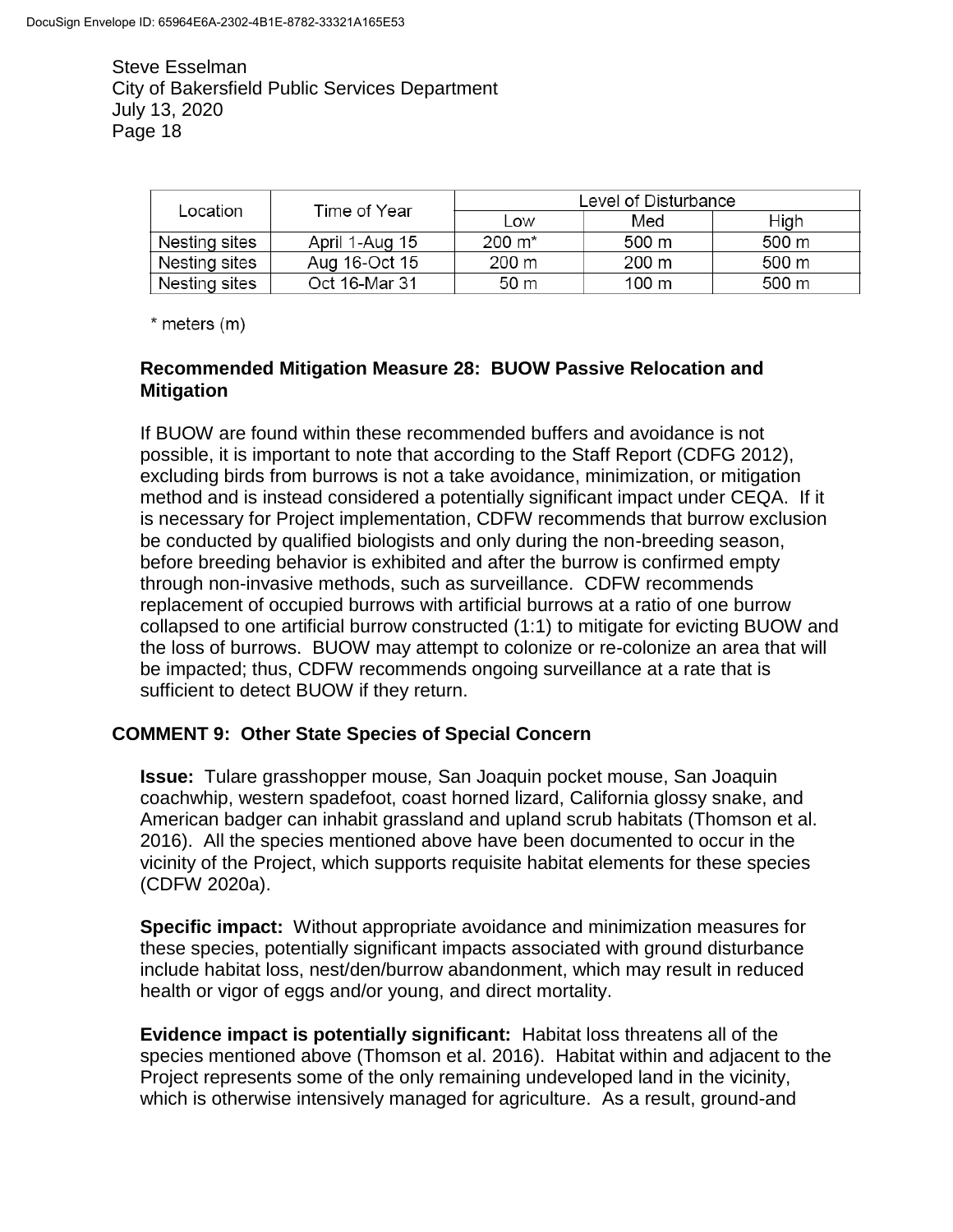vegetation-disturbing activities associated with development of the Project have the potential to significantly impact local populations of these species.

#### **Recommended Potentially Feasible Mitigation Measure(s)**

To evaluate potential impacts to special-status species associated with subsequent development, CDFW recommends conducting the following evaluation of project areas and implementing the following mitigation measures.

### **Recommended Mitigation Measure 29: Habitat Assessment**

CDFW recommends that a qualified biologist conduct a habitat assessment in advance of project implementation, to determine if project areas or their immediate vicinity contain suitable habitat for the species mentioned above.

### **Recommended Mitigation Measure 30: Surveys**

If suitable habitat is present, CDFW recommends that a qualified biologist conduct focused surveys for applicable species and their requisite habitat features to evaluate potential impacts resulting from ground and vegetation disturbance.

### **Recommended Mitigation Measure 31: Avoidance**

Avoidance whenever possible is encouraged via delineation and observance a 50-foot no-disturbance buffer around dens of mammals like the American badger as well as the entrances of burrows that can provide refuge for small mammals, reptiles, and amphibians.

### **Would the Project have a substantial adverse effect on any riparian habitat or other sensitive natural community identified in local or regional plans, policies, regulations, or by CDFW or USFWS?**

#### **COMMENT 10: Wetland and Riparian Habitats**

**Issue:** The Project area is in the immediate vicinity of numerous waterways, riparian and wetland areas. Development within the Project has the potential to involve temporary and permanent impacts to these features.

**Specific impact:** Project activities have the potential to result in the loss of riparian and wetland vegetation, in addition to the degradation of wetland and riparian areas through grading, fill, and related development.

**Evidence impact is potentially significant:** The Project vicinity includes stream and wetland features within an agricultural landscape that also maintains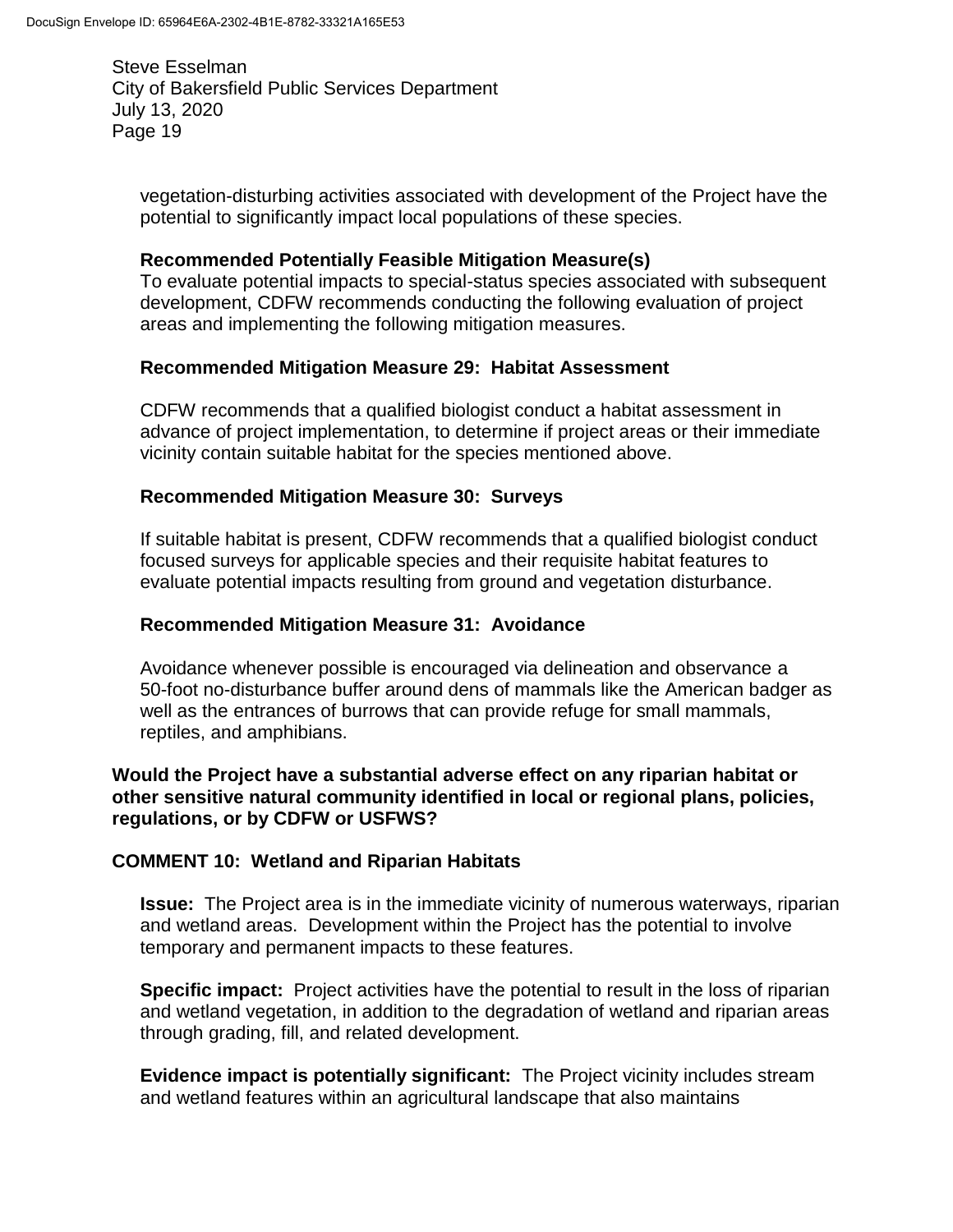undeveloped habitats. Riparian and associated floodplain and wetland areas are valuable for their ecosystem processes such as protecting water quality by filtering pollutants and transforming nutrients; stabilizing stream banks to prevent erosion and sedimentation/siltation; and dissipating flow energy during flood conditions, thereby spreading the volume of surface water, reducing peak flows downstream, and increasing the duration of low flows by slowly releasing stored water into the channel through subsurface flow. Within the San Joaquin Valley, modifications of streams to accommodate human uses has resulted in damming, canalizing, and channelizing of many streams, though some natural stream channels and small wetland or wetted areas remain (Edminster 2002). The Fish and Game Commission policy regarding wetland resources discourages development or conversion of wetlands that results in any net loss of wetland acreage or habitat value. Construction activities within these features also has the potential to impact downstream waters as a result of Project site impacts leading to erosion, scour, and changes in stream morphology.

#### **Recommended Potentially Feasible Mitigation Measure(s)**

To evaluate potential impacts to wetland and riparian habitats associated with subsequent development, CDFW recommends conducting the following evaluation of project areas and implementing the following mitigation measures

## **Recommended Mitigation Measure 32: Stream and Wetland Mapping**

CDFW recommends that formal stream mapping and wetland delineation be conducted by a qualified biologist or hydrologist, as warranted, to determine the baseline location, extent, and condition of streams (including any floodplain) and wetlands within and adjacent to the Project area. Please note that while there is overlap, State and Federal definitions of wetlands differ, and complete stream mapping commonly differs from delineations used by the United States (U.S.) Army Corps of Engineers specifically to identify the extent of Waters of the U.S. Therefore, it is advised that the wetland delineation identify both State and Federal wetlands in the Project area as well as the extent of all streams including floodplains, if present, within the Project area. CDFW advises that site map(s) depicting the extent of any activities that may affect wetlands, lakes, or streams be included with any Project site evaluations, to clearly identify areas where stream/riparian and wetland habitats could be impacted from Project activities.

#### **Recommended Mitigation Measure 33: Stream and Wetland Habitat Mitigation**

CDFW recommends that the potential direct and indirect impacts to stream/riparian and wetland habitat be analyzed according to each Project activity. Based on those potential impacts, CDFW recommends that the EIR include measures to avoid, minimize, and/or mitigate those impacts. CDFW recommends that impacts to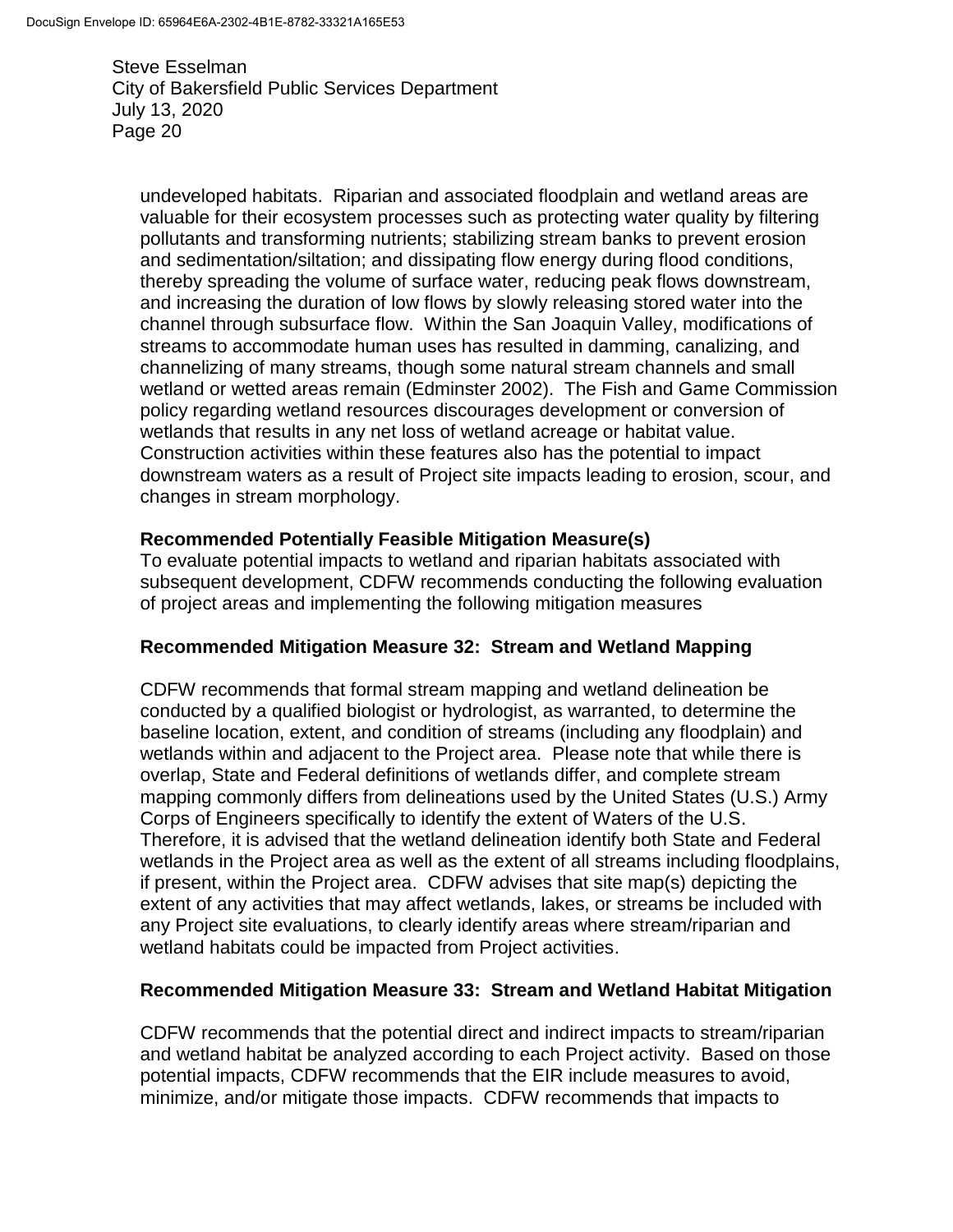riparian habitat (i.e., biotic and abiotic features) take into account the effects to stream function and hydrology from riparian habitat loss or damage, as well as potential effects from the loss of riparian habitat to special-status species already identified herein. CDFW recommends that any losses to stream and wetland habitats be offset with corresponding riparian and wetland habitat restoration incorporating native vegetation to replace the value to fish and wildlife provided by the habitats lost from Project implementation. If on-site restoration to replace habitats is not feasible, CDFW recommends offsite mitigation by restoring or enhancing in-kind riparian or wetland habitat and providing for the long-term management and protection of the mitigation area, to ensure its persistence.

### **Editorial Comments and/or Suggestions**

### **CDFW Incidental Take Permit No. 2081-2013-058-04 and the Metropolitan Bakersfield Habitat Conservation Plan (MBHCP):**

The NOP Biological Resources Section, specifically Sections IV e & f, states that the Project is located within the area of the MBHCP, which addresses biological impacts within the Metropolitan Bakersfield General Plan area. The MBHCP has been adopted as policy and is implemented by ordinance. A Biological Resources Report will be completed to identify and address any direct, indirect, and/or cumulative biological resources impacts resulting from the Project, and to address compliance and consistency with the MBHCP. CDFW recommends that the draft EIR include a thorough analysis of impacts for special status plant and wildlife species and habitats in the Project vicinity, including but not limited to those species and habitats listed above.

On August 24, 2014, CDFW issued ITP No. 2081-2013-058-04 to the City of Bakersfield and County of Kern (Permittees) authorizing take of Tipton kangaroo rat*,* San Joaquin kit fox*,* San Joaquin antelope squirrel*,* and Bakersfield cactus (*Opuntia basilaris* var. *treleasei)* (collectively, the Covered Species) associated with and incidental to Urban Development (as defined in the ITP) in the Metropolitan Bakersfield 2010 General Plan Area in Kern County, California. For the purpose of the ITP, Urban Development **does not** include activities for water recharge and extraction facilities (not including wells developed in an urban setting) within lands owned by the California Department of Water Resources, Kern County Water Agency, Kern Water Bank Authority, or other water districts.

Because Project applicant is the BVWSD, CDFW does not concur that the proposed Project is an activity covered under ITP No. 2081-2013-058-04. CDFW recommends that the EIR disclose the land ownership within and adjacent to the Project site. Further, CDFW advises that consultation with CDFW to comply with CESA is advised well in advance of any Project approval or implementation.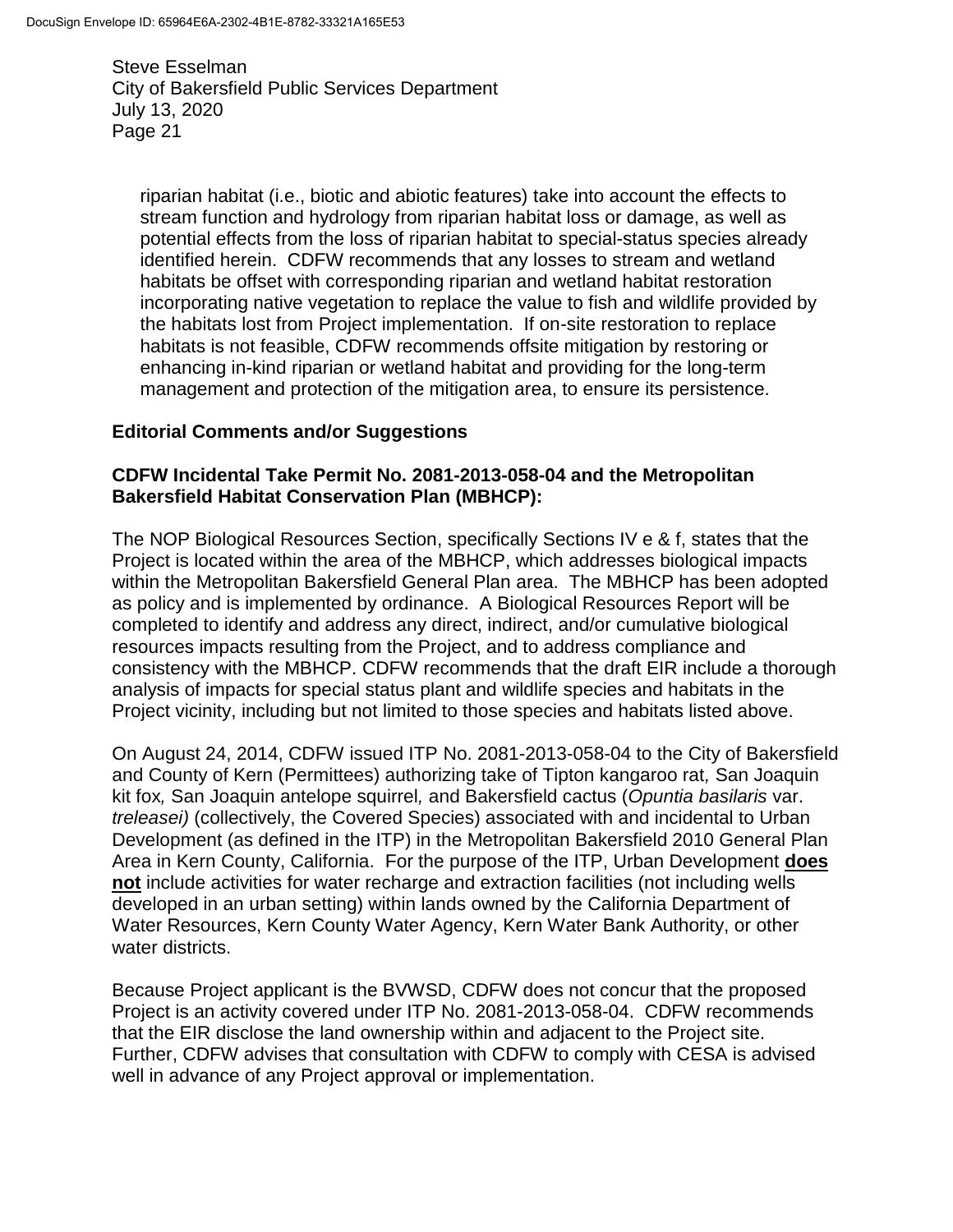**Federally Listed Species:** CDFW recommends consulting with USFWS regarding potential impacts to federally listed species. Take under the Federal Endangered Species Act (FESA) is more broadly defined than CESA; take under FESA also includes significant habitat modification or degradation that could result in death or injury to a listed species by interfering with essential behavioral patterns such as breeding, foraging, or nesting. Consultation with the USFWS in order to comply with FESA is advised well in advance of any Project activities.

**Lake and Streambed Alteration:** Project activities have the potential to substantially change the bed, bank, and channel of lakes, streams, and associated wetlands onsite and/or substantially extract or divert the flow of any such feature that is subject to CDFW's regulatory authority pursuant Fish and Game Code section 1600 et seq. Fish and Game Code section 1602 requires an entity to notify CDFW prior to commencing any activity that may (a) substantially divert or obstruct the natural flow of any river, stream, or lake; (b) substantially change or use any material from the bed, bank, or channel of any river, stream, or lake (including the removal of riparian vegetation): (c) deposit debris, waste or other materials that could pass into any river, stream, or lake. "Any river, stream, or lake" includes those that are ephemeral or intermittent as well as those that are perennial.

CDFW is required to comply with CEQA in the issuance of a Lake or Streambed Alteration Agreement (LSAA); therefore, if the CEQA document approved for the Project does not adequately describe the Project and its impacts to lakes or streams, a subsequent CEQA analysis may be necessary for LSAA issuance. For information on notification requirements, please refer to CDFW's website [\(https://wildlife.ca.gov/Conservation/LSA\)](https://wildlife.ca.gov/Conservation/LSA) or contact CDFW staff in the Central Region Lake and Streambed Alteration Program at (559) 243-4593.

**Surface Water Diversions from outside the Project Boundary:** Project-related diversions acquiring surface water from outside of the Project boundary, including the Sacramento-San Joaquin River Delta (Delta); and San Joaquin, Kings, and Kern River watersheds (including South Fork Kern River watershed) may impact additional riparian, wetland, fisheries, and terrestrial (i.e., upland) wildlife species and habitats. Special-status species and habitats located in watersheds outside of the Project area vary depending upon location. They may include, but are not limited to, the Federal threatened Central Valley distinct population segment steelhead (*Oncorhynchus mykiss*), the Federal and State threatened Central Valley spring-run evolutionary significant unit (ESU) Chinook salmon (*O. tshawytscha*), the Federal candidate and State species of special concern Central Valley fall-run and late fall-run ESU Chinook salmon (*O*. *tshawytscha*), the State species of special concern hardhead (*Mylopharodon conocephalus*), the State and Federal threatened giant garter snake (*Thamnophis gigas*), the State threatened Swainson's hawk and tricolored blackbird, the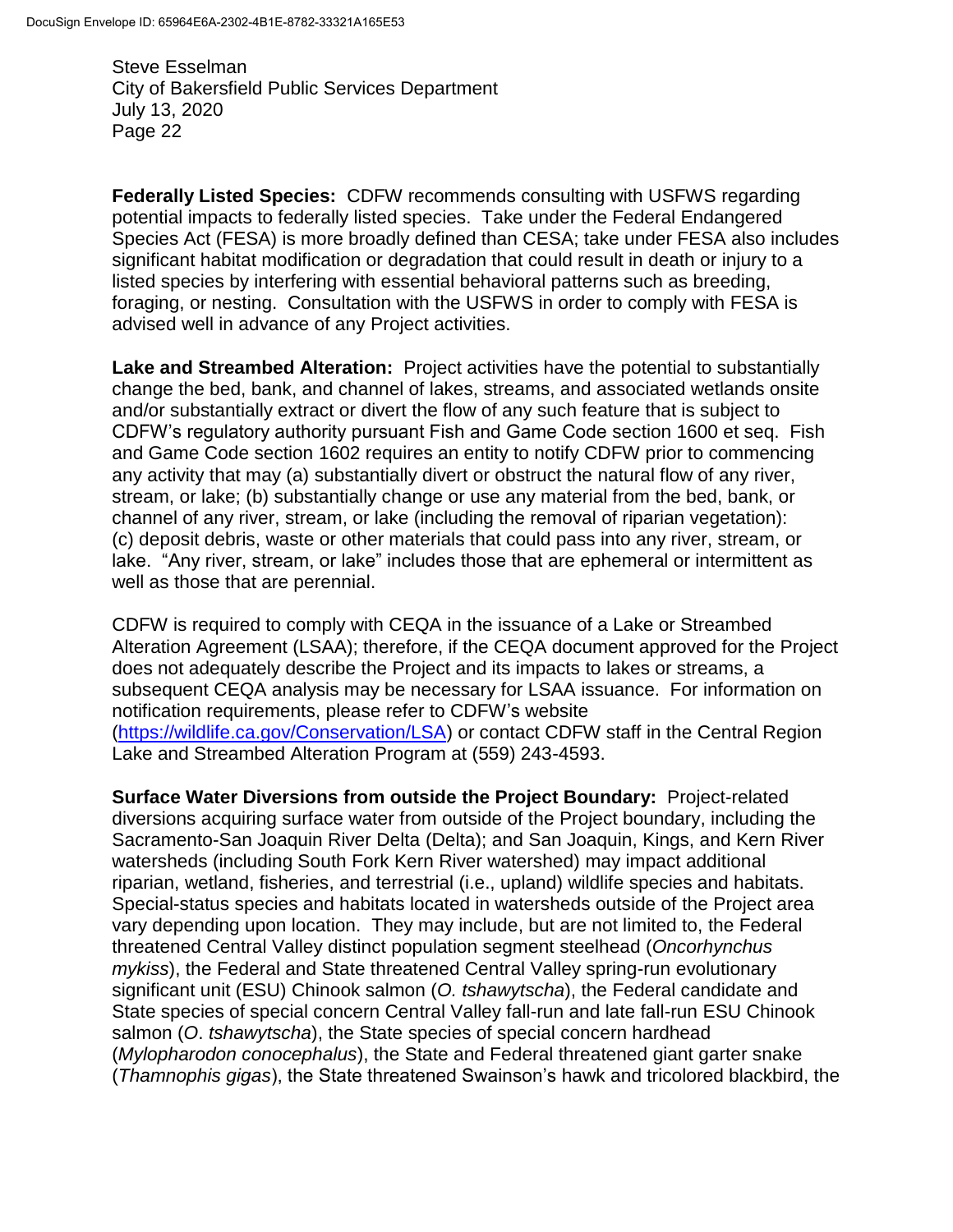species of special concern burrowing owl and western pond turtle, and numerous additional special-status species and habitats.

The South Fork Kern River Valley contains the largest contiguous cottonwood-willow riparian woodland in California. Rosedale Rio-Bravo Water Storage District owns and manages Onyx Ranch in the South Fork Kern River Valley. CDFW owns and manages the 7,200-acre Canebrake Ecological Reserve located on either side of Onyx Ranch. The National Audubon Society owns and manages the Audubon Kern River Preserve, a 3,275-acre preserve located on several parcels to the west of Onyx Ranch. Both properties are to be protected in perpetuity and portions of them were set aside as mitigation for other projects such as Lake Isabella construction. Any Project-related activities that may result in surface water diversion from the South Fork Kern River could significantly impact habitat on these properties and the following sensitive habitats and special-status species located in the South Fork Valley: Great Valley Cottonwood Forest, Central Valley Drainage Hardhead /Squawfish Stream, the Federal threatened and State endangered yellow-billed cuckoo (*Coccyzus americanus occidentalis*), the Federal and State endangered southwestern willow flycatcher (*Empidonax trailii extimus*) and least Bell's vireo (*Vireo bellii pusillus*), the State threatened tricolored blackbird, and numerous other special-status species.

CDFW recommends that the draft EIR analyze the proposed acquisition of surface water from all watersheds and any potential direct, indirect, and cumulative biological impacts to fish and wildlife species and their habitats, as well as to properties permanently conserved to protect those resources.

**Water Rights:** The Project proponents will seek to acquire additional water supplies from various potential sources. CDFW recommends that the draft EIR include a detailed description of the water rights and water entitlements for the points of diversion and places of use that pertain to the proposed Project. CDFW recommends including information on the historic and current water rights and water use agreements/contracts including pre-1914 and appropriative rights, riparian rights, prescriptive rights, and adjudications.

CDFW recommends that the draft EIR address whether BVWSD will be filing a change petition or a new application for additional surface water. As stated previously, CDFW, as Trustee Agency, is consulted by the SWRCB during the water rights process to provide terms and conditions designed to protect fish and wildlife prior to appropriation of the State's water resources. Given the potential for impacts to sensitive species and their habitats, it is advised that required consultation with CDFW occur well in advance of the SWRCB water right application process.

**Nesting Birds:** CDFW has jurisdiction over actions with potential to result in the disturbance or destruction of active nest sites or the unauthorized take of birds. Fish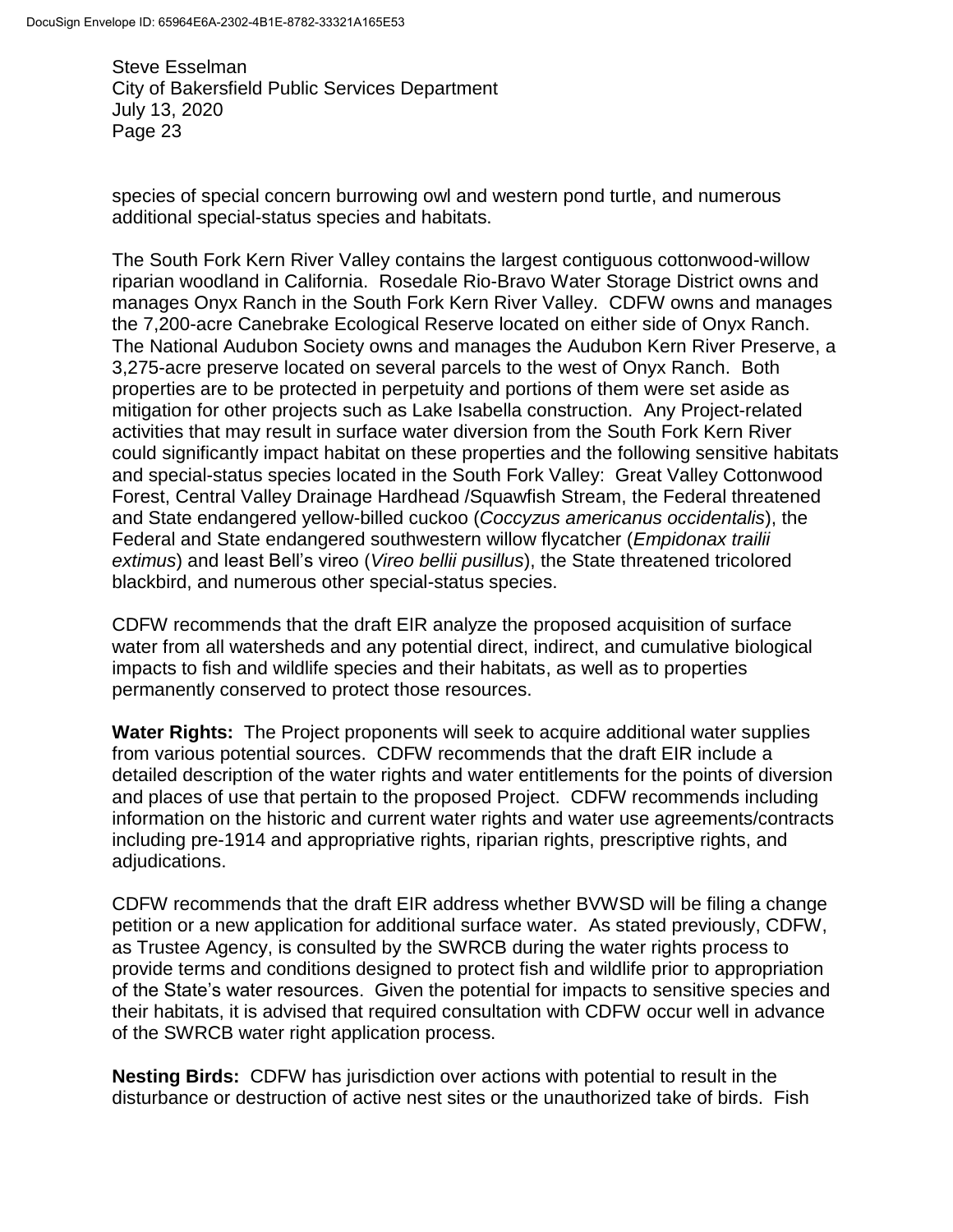and Game Code sections that protect birds, their eggs and nests include sections 3503 (regarding unlawful take, possession or needless destruction of the nest or eggs of any bird), 3503.5 (regarding the take, possession or destruction of any birds-of-prey or their nests or eggs), and 3513 (regarding unlawful take of any migratory nongame bird).

CDFW encourages Project implementation to occur during the bird non-nesting season; however, if Project activities must occur during the breeding season (i.e., February through mid-September), the Project applicant is responsible for ensuring that implementation of the Project does not result in violation of the Migratory Bird Treaty Act or relevant Fish and Game Codes as referenced above.

To evaluate Project-related impacts on nesting birds, CDFW recommends that a qualified wildlife biologist conduct pre-activity surveys for active nests no more than 10 days prior to the start of ground disturbance to maximize the probability that nests that could potentially be impacted by the Project are detected. CDFW also recommends that surveys cover a sufficient area around the work site to identify nests and determine their status. A sufficient area means any area potentially affected by a project. In addition to direct impacts (i.e., nest destruction), noise, vibration, and movement of workers or equipment could also affect nests. Prior to initiation of construction activities, CDFW recommends that a qualified biologist conduct a survey to establish a behavioral baseline of all identified nests. Once construction begins, CDFW recommends that a qualified biologist continuously monitor nests to detect behavioral changes resulting from the project. If behavioral changes occur, CDFW recommends that the work causing that change cease and CDFW be consulted for additional avoidance and minimization measures.

If continuous monitoring of identified nests by a qualified wildlife biologist is not feasible, CDFW recommends a minimum no-disturbance buffer of 250 feet around active nests of non-listed bird species and a 500-foot no-disturbance buffer around active nests of non-listed raptors. These buffers are advised to remain in place until the breeding season has ended or until a qualified biologist has determined that the birds have fledged and are no longer reliant upon the nest or parental care for survival. Variance from these no-disturbance buffers is possible when there is compelling biological or ecological reason to do so, such as when the construction area would be concealed from a nest site by topography. CDFW recommends that a qualified wildlife biologist advise and support any variance from these buffers and notify CDFW in advance of implementing a variance.

## **ENVIRONMENTAL DATA**

CEQA requires that information developed in environmental impact reports and negative declarations be incorporated into a database, which may be used to make subsequent or supplemental environmental determinations (Pub. Resources Code,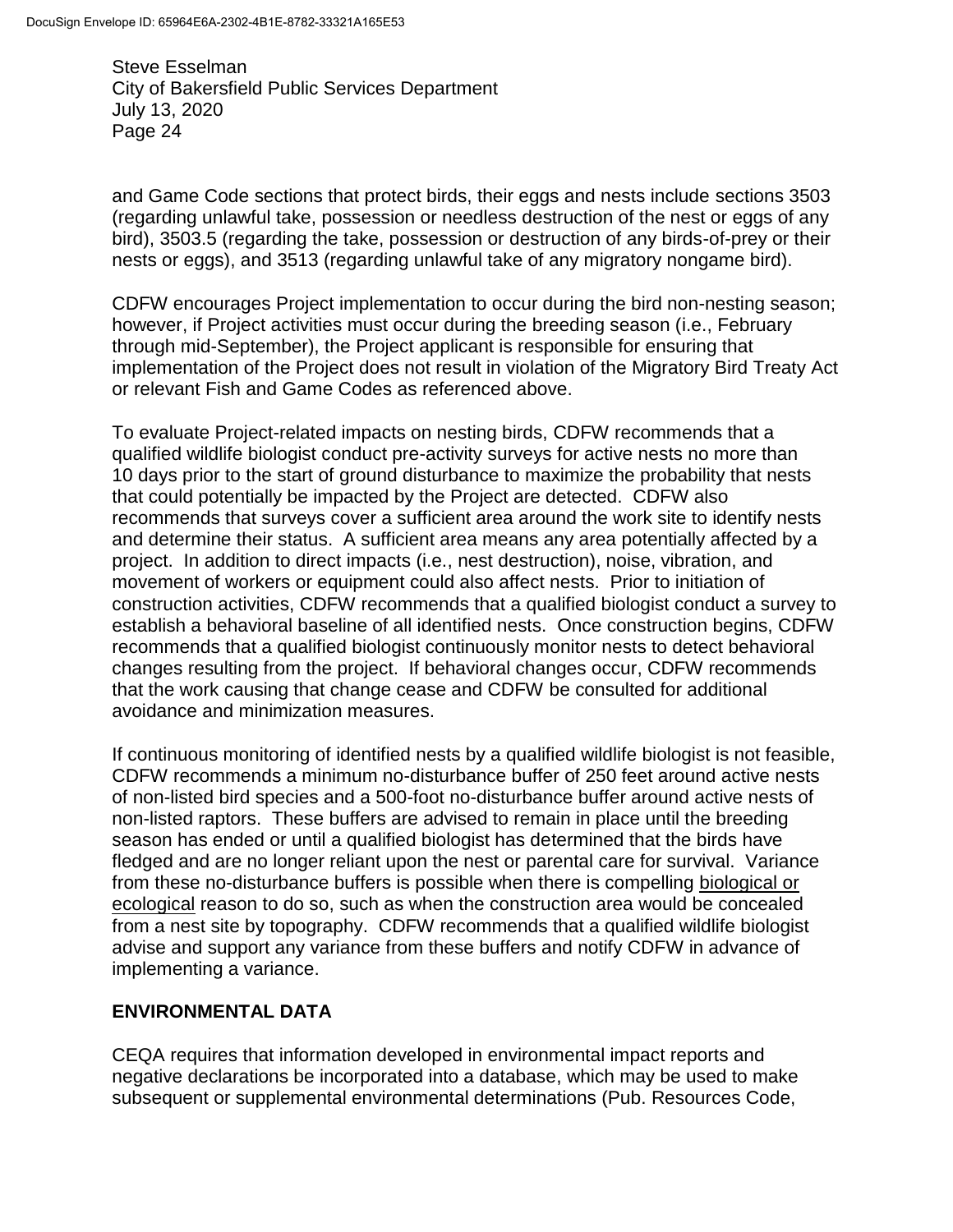§ 21003, subd. (e)). Accordingly, please report any special-status species and natural communities detected during Project surveys to the CNDDB. The CNDDB field survey form can be found at the following link:

http://www.dfg.ca.gov/biogeodata/cnddb/pdfs/CNDDB\_FieldSurveyForm.pdf. The completed form can be mailed electronically to CNDDB at the following email address: CNDDB@wildlife.ca.gov. The types of information reported to CNDDB can be found at the following link: http://www.dfg.ca.gov/biogeodata/cnddb/plants\_and\_animals.asp.

## **FILING FEES**

The Project, as proposed, would have an impact on fish and/or wildlife, and assessment of filing fees is necessary. Fees are payable upon filing of the Notice of Determination by the Lead Agency and serve to help defray the cost of environmental review by CDFW. Payment of the fee is required in order for the underlying project approval to be operative, vested, and final (Cal. Code Regs, tit. 14, § 753.5; Fish & G. Code, § 711.4; Pub. Resources Code, § 21089).

## **CONCLUSION**

CDFW appreciates the opportunity to comment on the NOP to assist the City in identifying and mitigating Project impacts on biological resources.

If you have questions regarding these comments, please contact Annette Tenneboe, Senior Environmental Scientist (Specialist), at the address on this letterhead, by phone at (559) 243-4014 extension 231, or by email at [Annette.Tenneboe@wildlife.ca.gov.](mailto:Annette.Tenneboe@wildlife.ca.gov)

Sincerely,

-DocuSigned by: Julie Vance

-FA83F09FE08945A... Julie A. Vance Regional Manager

Attachment 1

- cc: Tim Ashlock Engineer-Manager Buena Vista Water Storage District 525 North Main St. Buttonwillow, California 93206
- ec: Office of Planning and Research State Clearinghouse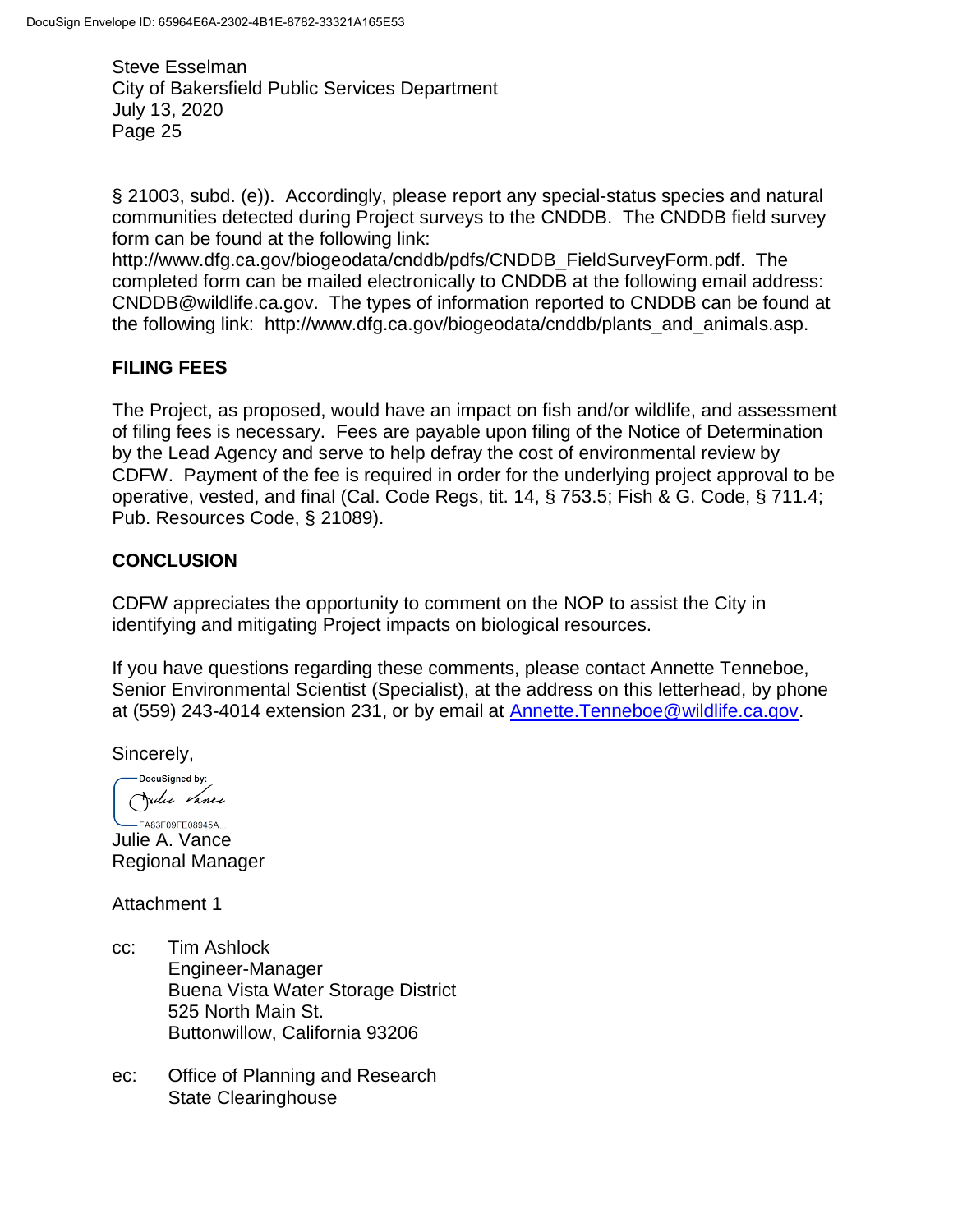state.clearinghouse.opr.ca.gov

Craig Bailey Linda Connolly Annee Ferranti Annette Tenneboe California Department of Fish and Wildlife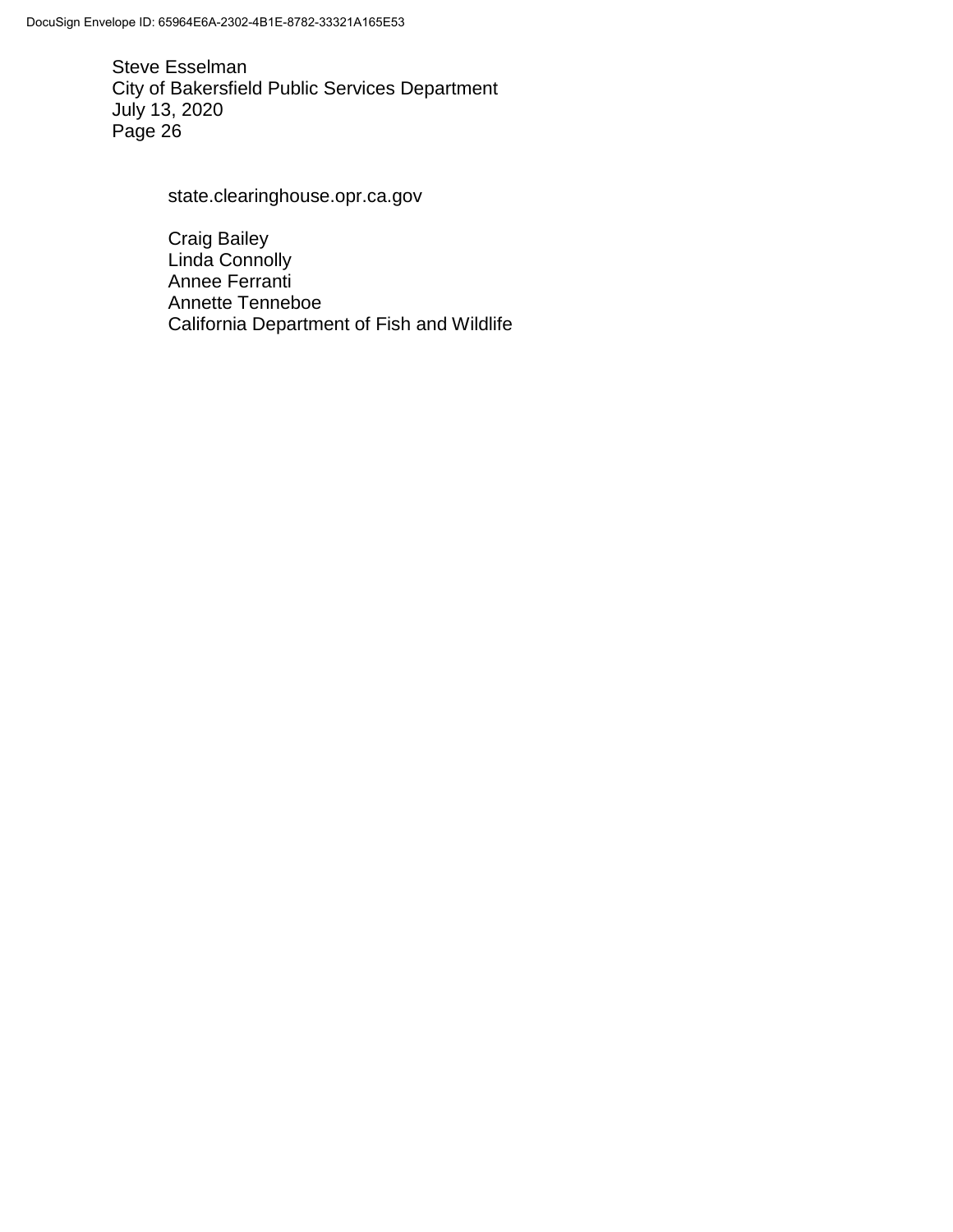## **REFERENCES**

- California Burrowing Owl Consortium (CBOC). 1993. Burrowing owl survey protocol and mitigation guidelines. Pages 171-177 *in* Lincer, J. L. and K. Steenhof (editors). 1993. The burrowing owl, its biology and management. Raptor Research Report Number 9.
- California Department of Fish and Game (CDFG). 1990. Approved Survey Methodologies for Sensitive Species. San Joaquin Antelope Squirrel, *Ammospermophilus nelsoni*. California Department of Fish and Game, Region 4. May 8, 1990.
- CDFG. 2012. Staff Report on Burrowing Owl Mitigation. California Department of Fish and Game. March 7, 2012.
- California Department of Fish and Wildlife (CDFW). 2015. Staff Guidance Regarding Avoidance of Impacts to Tricolored Blackbird Breeding Colonies on Agricultural Fields in 2015. March 19, 2015.
- CDFW. 2016. Status Review on Swainson's Hawk (*Buteo swainsoni*) in California. California Department of Fish and Wildlife. April 11, 2016.
- CDFW. 2020a. Biogeographic Information and Observation System (BIOS). https://www.wildlife.ca.gov/Data/BIOS. Accessed July 6, 2020.
- CDFW. 2018b. Protocols for Surveying and Evaluating Impacts to Special Status Native Plant Populations and Sensitive Natural Communities. California Department of Fish and Wildlife. March 20, 2018.
- CDFW. 2019. Approved Survey Methodology for the Blunt-nosed Leopard Lizard. California Department of Fish and Game, October 2019 (Revised).
- California Native Plant Society (CNPS). 2019. Inventory of Rare and Endangered Plants of California (online edition, v8-03 0.39). Website http://www.rareplants.cnps.org. July 6, 2020.
- Cypher, B. and N. Frost. 1999. Condition of San Joaquin kit foxes in urban and exurban habitats. Journal of Wildlife Management 63: 930-938.
- Cypher, B.L., S.E. Phillips, and P.A. Kelly. 2013. Quantity and distribution of suitable habitat for endangered San Joaquin kit foxes: conservation implications. Canid Biology & Conservation 16(7): 25-31. http://www.canids.org/CBC/16/San\_Joaquin\_kit\_fox\_habitat\_suitability.pdf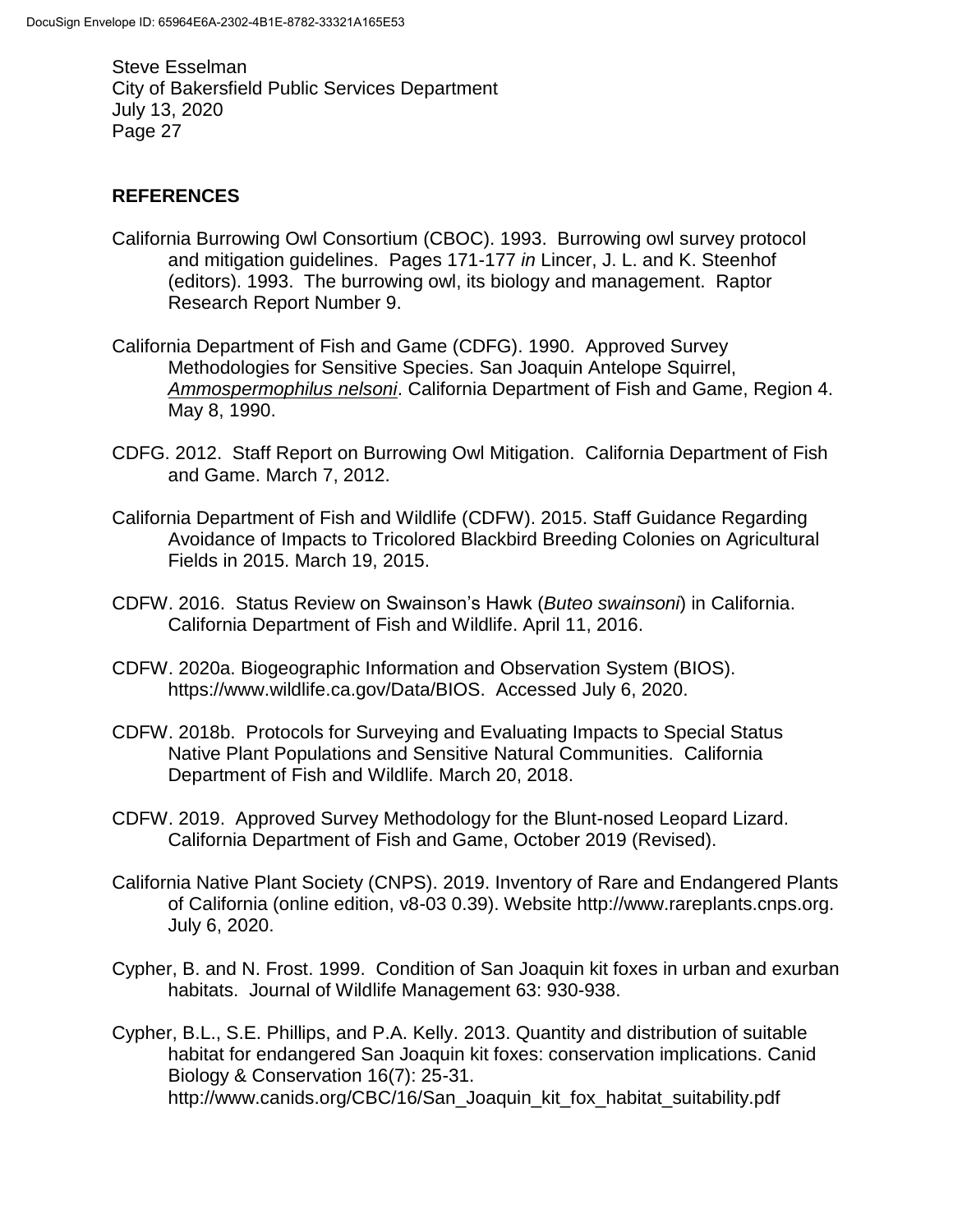- Edminster, R.J. 2002. Streams of the San Joaquin. Second Edition. Quercus Publications, Los Banos, California.
- Endangered Species Recovery Program (ESRP). 2020a. Blunt-nosed leopard lizard. <http://esrp.csustan.edu/speciesprofiles/profile.php?sp=gasi> . Accessed July 6, 2020.
- ESRP. 2020b. San Joaquin antelope squirrel. <http://esrp.csustan.edu/speciesprofiles/profile.php?sp=amne> . Accessed July 6, 2020.
- ESRP. 2020c. Tipton kangaroo rat. [https://esrp.csustan.edu/speciesprofiles/profile.php?sp=dinin.](https://esrp.csustan.edu/speciesprofiles/profile.php?sp=dinin) Accessed July 6, 2020.
- Estep, J. 2009. The influence of vegetation structure on Swainson's hawk (*Buteo swainsoni*) foraging habitat suitability in Yolo County, California. Prepared for the Yolo Natural Heritage Program, Woodland, CA.
- Gervais, J. A., D. K. Rosenberg, and L. A. Comrack. 2008. Burrowing Owl (*Athene cunicularia*) *In* California Bird Species of Special Concern: A ranked assessment of species, subspecies, and distinct populations of birds of immediate conservation concern in California (W. D. Shuford and T. Gardali, editors). Studies of Western Birds 1. Western Field Ornithologists, Camarillo, California, and California Department of Fish and Game, Sacramento.
- Kelsey, R. 2008. Results of the tricolored blackbird 2008 census. Report submitted to U.S. Fish and Wildlife Service, Portland, OR, USA.
- Meese, R. J., E. C. Beedy, and W. J. Hamilton, III. 2014. Tricolored blackbird (*Agelaius tricolor*), The Birds of North America (P. G. Rodewald, Ed.). Ithaca: Cornell Lab of Ornithology; Retrieved from the Birds of North America: https://birdsnaorg.bnaproxy.birds.cornell.edu/Species-Account/bna/species/tribla. Accessed December 15, 2017.
- Meese, R. J. 2017. Results of the 2017 Tricolored Blackbird Statewide Survey. California Department of Fish and Wildlife, Wildlife Branch, Nongame Wildlife Program Report 2017-04, Sacramento, CA. 27 pp. + appendices.
- Orians, G. H. 1961. The ecology of blackbird (*Agelaius*) social systems. Ecological Monographs 31(3): 285–312.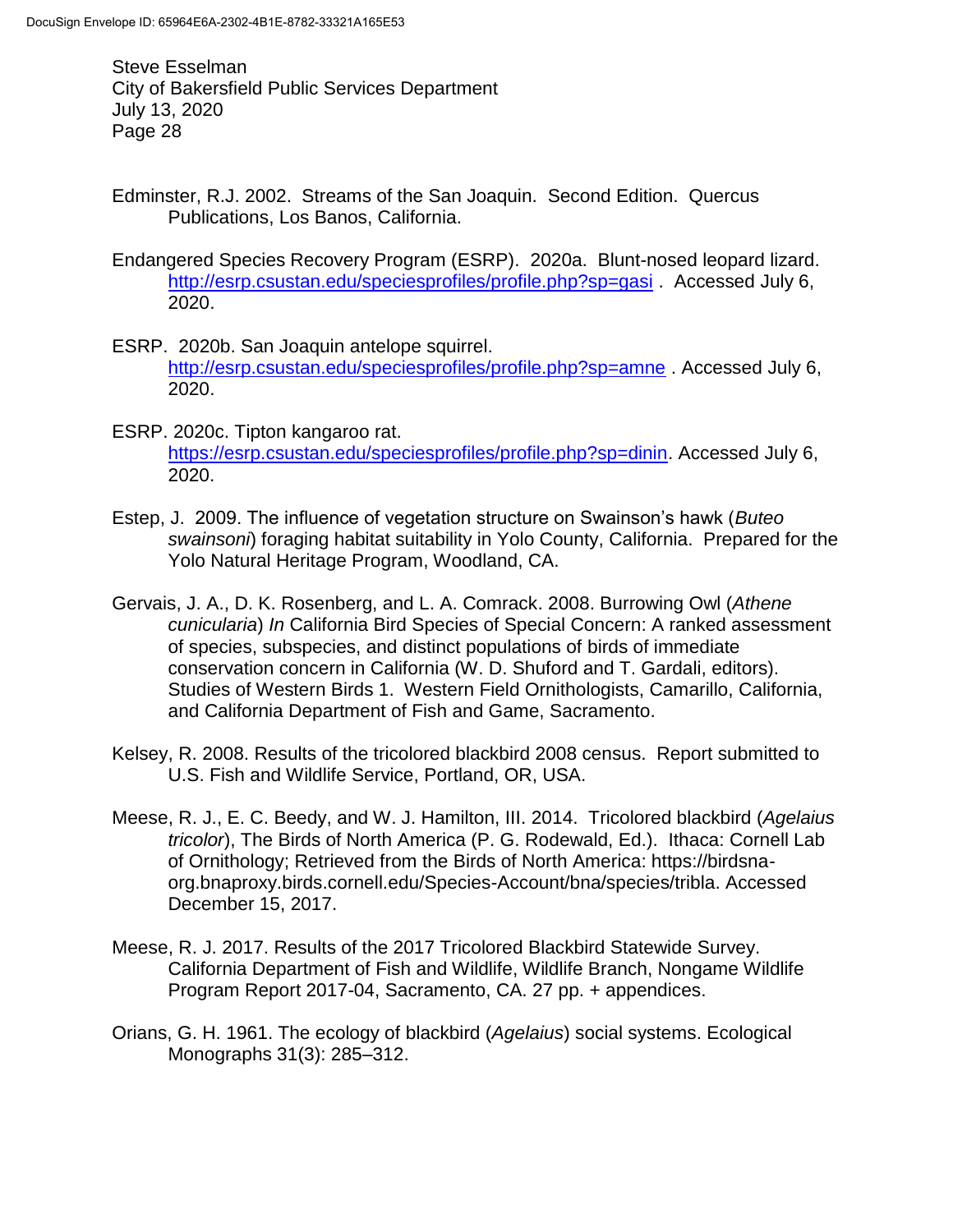- SWHA TAC. 2000. Recommended Timing and Methodology for Swainson's Hawk Nesting Surveys in the Central Valley of California. Swainson's Hawk Technical Advisory Committee. May 31, 2000.
- Thomson, R. C., A. N. Wright, and H. B. Shaffer. 2016. California Amphibian and Reptile Species of Special Concern. California Department of Fish and Wildlife and University of California Press: 84-92.
- University of California, Davis (UC Davis). 2020. Tricolored blackbird portal. https://tricolor.ice.ucdavis.edu/. Accessed May 1, 2020.
- United States Fish and Wildlife Service (USFWS). 1998. Blunt-nosed leopard lizard *In*  Recovery Plan for Upland Species of the San Joaquin Valley, California. Region 1, Portland, OR. 319 pp.
- USFWS. 2011. Standard Recommendations for the Protection of the San Joaquin Kit Fox Prior to or During Ground Disturbance. United States Fish and Wildlife Service. January 2011.
- USFWS. 2013. Survey Protocol for Determining Presence of San Joaquin Kangaroo Rats. United States Fish and Wildlife Service. March 2013.
- Weintraub, K., T. L. George, and S. J. Dinsmore. 2016. Nest survival of tricolored blackbirds in California's Central Valley. The Condor 118(4): 850–861.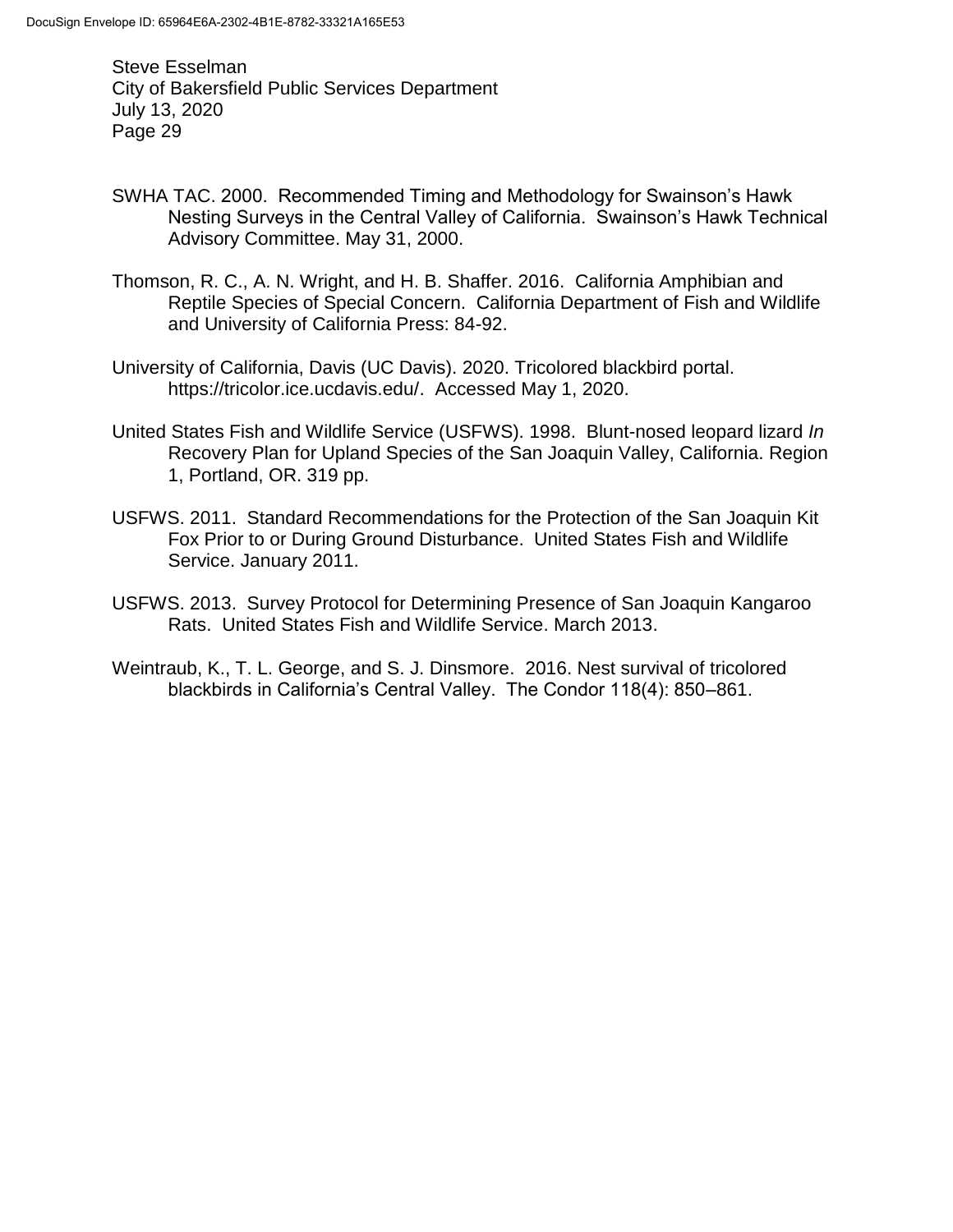## **Attachment 1**

## **CALIFORNIA DEPARTMENT OF FISH AND WILDLIFE RECOMMENDED MITIGATION MONITORING AND REPORTING PROGRAM (MMRP)**

## **PROJECT: McAllister Ranch Groundwater Banking Project**

| <b>RECOMMENDED MITIGATION</b>               | <b>STATUS/DATE/INITIALS</b> |  |  |  |
|---------------------------------------------|-----------------------------|--|--|--|
| <b>MEASURES</b>                             |                             |  |  |  |
| <b>Before Disturbing Soil or Vegetation</b> |                             |  |  |  |
| <b>Recommended Mitigation Measure 1:</b>    |                             |  |  |  |
| <b>SJKF Habitat Assessment</b>              |                             |  |  |  |
| <b>Recommended Mitigation Measure 2:</b>    |                             |  |  |  |
| <b>SJKF Surveys and Minimization</b>        |                             |  |  |  |
| <b>Recommended Mitigation Measure 3:</b>    |                             |  |  |  |
| <b>SJKF Take Authorization</b>              |                             |  |  |  |
| <b>Recommended Mitigation Measure 4:</b>    |                             |  |  |  |
| <b>BNLL Habitat Assessment</b>              |                             |  |  |  |
| <b>Recommended Mitigation Measure 5:</b>    |                             |  |  |  |
| <b>BNLL Surveys</b>                         |                             |  |  |  |
| <b>Recommended Mitigation Measure 7:</b>    |                             |  |  |  |
| <b>SJAS Habitat Assessment</b>              |                             |  |  |  |
| <b>Recommended Mitigation Measure 8:</b>    |                             |  |  |  |
| <b>SJAS Surveys</b>                         |                             |  |  |  |
| <b>Recommended Mitigation Measure 10:</b>   |                             |  |  |  |
| <b>SJAS Take Authorization</b>              |                             |  |  |  |
| <b>Recommended Mitigation Measure 11:</b>   |                             |  |  |  |
| <b>TKR Habitat Assessment</b>               |                             |  |  |  |
| <b>Recommended Mitigation Measure 13:</b>   |                             |  |  |  |
| <b>TKR Surveys</b>                          |                             |  |  |  |
| <b>Recommended Mitigation Measure 14:</b>   |                             |  |  |  |
| <b>TKR Take Authorization</b>               |                             |  |  |  |
| <b>Recommended Mitigation Measure 15:</b>   |                             |  |  |  |
| <b>Focused SWHA Surveys</b>                 |                             |  |  |  |
| <b>Recommended Mitigation Measure 17:</b>   |                             |  |  |  |
| <b>Tree Removal</b>                         |                             |  |  |  |
| <b>Recommended Mitigation Measure 18:</b>   |                             |  |  |  |
| <b>SWHA Take Authorization</b>              |                             |  |  |  |
| <b>Recommended Mitigation Measure 19:</b>   |                             |  |  |  |
| <b>TRBL Surveys</b>                         |                             |  |  |  |
| <b>Recommended Mitigation Measure 21:</b>   |                             |  |  |  |
| <b>TRBL Take Authorization</b>              |                             |  |  |  |
| <b>Recommended Mitigation Measure 22:</b>   |                             |  |  |  |
| <b>Special-Status Plant Surveys</b>         |                             |  |  |  |